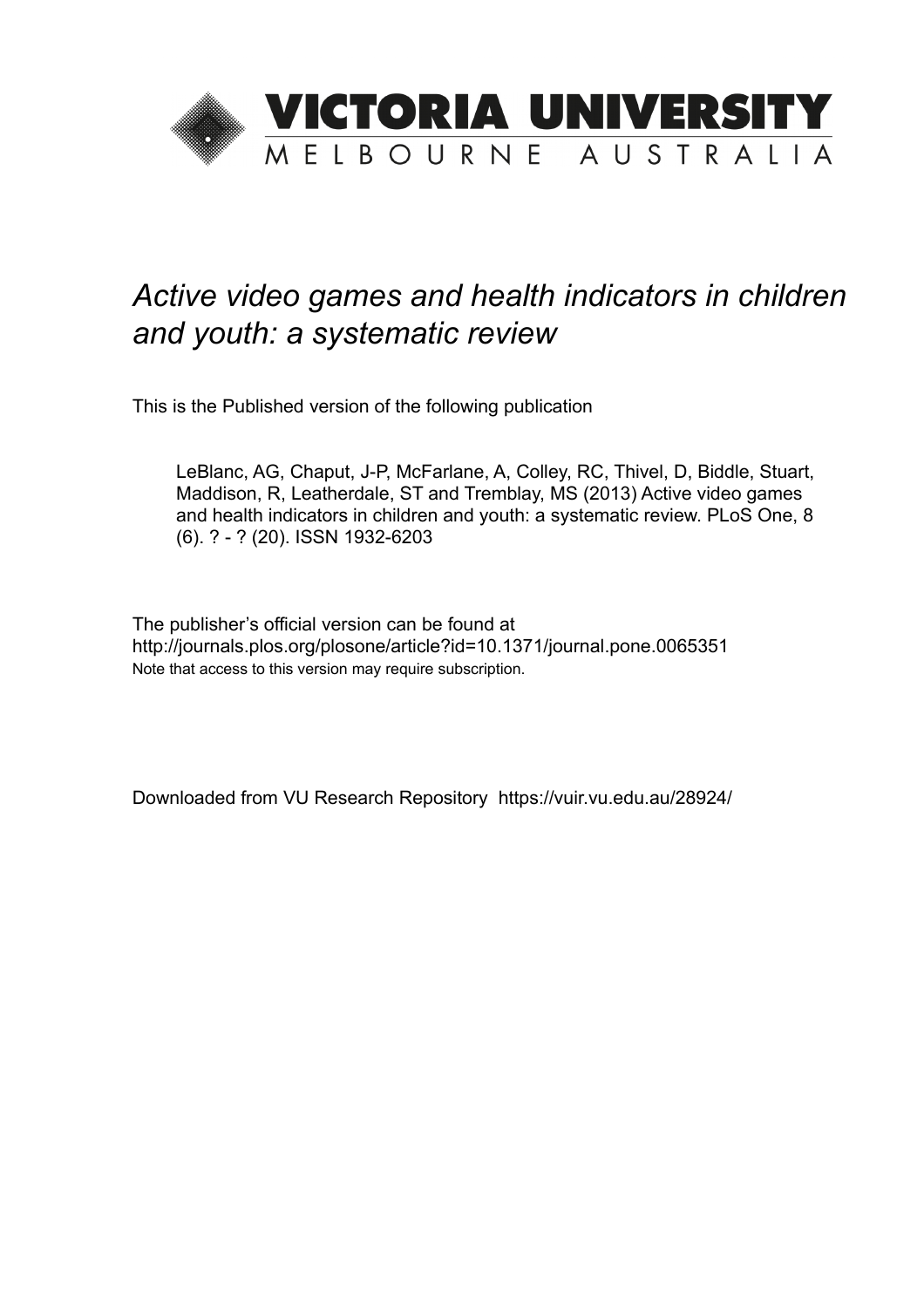# Active Video Games and Health Indicators in Children and Youth: A Systematic Review

# Allana G. LeBlanc<sup>19</sup>, Jean-Philippe Chaput<sup>1,2</sup>\*<sup>9</sup>, Allison McFarlane<sup>1</sup>, Rachel C. Colley<sup>1,2</sup>, David Thivel<sup>1</sup>, Stuart J. H. Biddle<sup>3</sup>, Ralph Maddison<sup>4</sup>, Scott T. Leatherdale<sup>5</sup>, Mark S. Tremblay<sup>1,2</sup>

1 Healthy Active Living and Obesity Research Group, Children's Hospital of Eastern Ontario Research Institute, Ottawa, Ontario, Canada, 2 Department of Pediatrics, University of Ottawa, Ottawa, Ontario, Canada, 3 School of Sport, Exercise & Health Sciences, Loughborough University, Loughborough & The NIHR Leicester-Loughborough Diet, Lifestyle and Physical Activity Biomedical Research Unit, United Kingdom, 4 National Institute for Health Innovation, University of Auckland, Auckland, New Zealand, 5 School of Public Health and Health Systems, University of Waterloo, Waterloo, Ontario, Canada

# Abstract

Background: Active video games (AVGs) have gained interest as a way to increase physical activity in children and youth. The effect of AVGs on acute energy expenditure (EE) has previously been reported; however, the influence of AVGs on other health-related lifestyle indicators remains unclear.

Objective: This systematic review aimed to explain the relationship between AVGs and nine health and behavioural indicators in the pediatric population (aged 0–17 years).

Data sources: Online databases (MEDLINE, EMBASE, psycINFO, SPORTDiscus and Cochrane Central Database) and personal libraries were searched and content experts were consulted for additional material.

**Data selection:** Included articles were required to have a measure of AVG and at least one relevant health or behaviour indicator: EE (both habitual and acute), adherence and appeal (i.e., participation and enjoyment), opportunity cost (both time and financial considerations, and adverse events), adiposity, cardiometabolic health, energy intake, adaptation (effects of continued play), learning and rehabilitation, and video game evolution (i.e., sustainability of AVG technology).

Results: 51 unique studies, represented in 52 articles were included in the review. Data were available from 1992 participants, aged 3–17 years, from 8 countries, and published from 2006–2012. Overall, AVGs are associated with acute increases in EE, but effects on habitual physical activity are not clear. Further, AVGs show promise when used for learning and rehabilitation within special populations. Evidence related to other indicators was limited and inconclusive.

Conclusions: Controlled studies show that AVGs acutely increase light- to moderate-intensity physical activity; however, the findings about if or how AVG lead to increases in habitual physical activity or decreases in sedentary behaviour are less clear. Although AVGs may elicit some health benefits in special populations, there is not sufficient evidence to recommend AVGs as a means of increasing daily physical activity.

Citation: LeBlanc AG, Chaput J-P, McFarlane A, Colley RC, Thivel D, et al. (2013) Active Video Games and Health Indicators in Children and Youth: A Systematic Review. PLoS ONE 8(6): e65351. doi:10.1371/journal.pone.0065351

Editor: C. Mary Schooling, CUNY, United States of America

Received January 19, 2013; Accepted April 25, 2013; Published June 14, 2013

**Copyright:** © 2013 LeBlanc et al. This is an open-access article distributed under the terms of the Creative Commons Attribution License, which permits unrestricted use, distribution, and reproduction in any medium, provided the original author and source are credited.

Funding: This study was supported by funds from Active Healthy Kids Canada. The organization had no role in the design and conduct of the study; the collection, management, analysis and interpretation of the data; or the preparation, review and approval of the manuscript.

Competing Interests: The authors have declared that no competing interests exist.

\* E-mail: jpchaput@cheo.on.ca

. These authors contributed equally to this work.

# Introduction

The majority of children and youth around the world do not meet current physical activity guidelines and are considered to be inactive [1]. Self-reported measures of physical activity (PA) from the Global School-based Student Health Survey and the Health Behaviour in School-Aged Children Study (HBSC) show that 80% of 13–15 year olds do not participate in at least 60 minutes of moderate- to vigorous-intensity physical activity (MVPA) daily [2]. Further, it is now understood that children and youth spend a significant part of their day being sedentary. International data from the HBSC study show that 66% of girls and 68% of boys

watch more than two hours of television per day [2], and data from a Canadian study show that youth accumulate an average of 7.8 hours of screen time daily [3].

High levels of habitual sedentary time (especially via screenbased activities) are associated with a range of negative health and behavioural indicators including poorer measures of body composition, fitness, self-esteem, self-worth, pro-social behaviour, and/or academic achievement [4]. Thus, population health researchers have started to develop novel interventions that use screen-based technology as part of the solution rather than part of the problem. One such intervention is the use of active video games (AVGs), or screen-based activities that require increased PA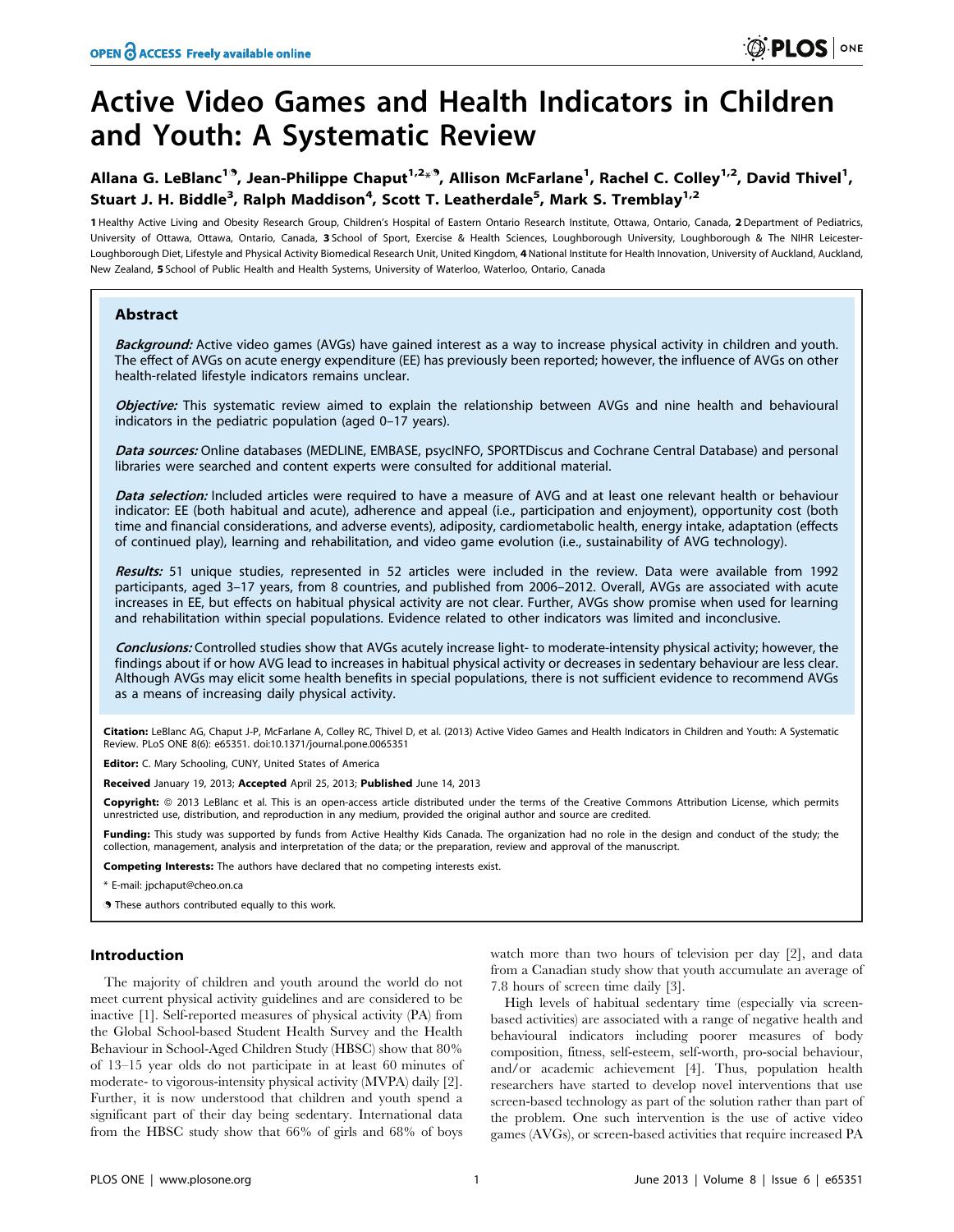to play the game compared to conventional sedentary, or passive, video games (see Table 1).

AVGs have the potential to increase habitual PA and improve measures of cardiometabolic health among children and youth who would otherwise be spending time in sedentary, screen-based activities. Manipulating the gaming environment as an intervention tool for increasing PA is reinforced by recent findings showing that playing AVGs acutely increases EE compared to sedentary video games [5–10]. However, there is evidence to suggest that both children and adults may compensate for exercise interventions by decreasing spontaneous PA for the remainder of the day such that the net PA remains unaffected [11,12]. Thus, from a public heath standpoint, it is important to examine the habitual and long-term impact of AVGs on a range of health and behaviour indicators to better appreciate the potential benefits (and potential risks) of AVGs. The objective of this systematic review is to present current evidence on the relationship between AVGs and several health and behavioural indicators in children and youth aged 0–17 years.

#### Methods

#### Quality Assessment

The GRADE (Grading of Recommendations Assessment, Development and Evaluation) framework was used to guide our review including *a-priori* ranking of health indicators and quality assessment of the evidence. Quality of evidence for each health indicator was assessed based on study design, risk of bias, consistency of results, directness of the intervention, precision of results, and possibility of a dose-response gradient. Details on data extraction are presented in the following sections. Details on GRADE methodology can be found elsewhere [13].

#### Study Inclusion Criteria

To be included, studies needed to have a specific measure of time spent using AVGs using direct (e.g., accelerometer, pedometer or computer memory) or indirect (e.g., self- or parent-report) measurement, and a measure of at least one relevant health or behaviour indicator. Relevant health and behaviour indicators were chosen a priori by an expert panel (paper authors) and prioritized based on group consensus (Table 2).

#### Study Exclusion Criteria

All published, peer-reviewed studies were eligible for inclusion; no date limits were imposed, but due to feasibility, studies in languages other than English or French were excluded. Studies were excluded if the mean age of participants was greater than 17.99 years; if the study examined only passive video games; if there was more than one aspect to the intervention that may have confounded the results (e.g., an intervention that included both AVG and diet components); or if the outcome of interest was not included in our list of relevant health and behavioural indicators.

#### Search Strategy

The following electronic bibliographic databases were searched: MEDLINE, EMBASE, psycINFO, SPORTDiscus and Cochrane Central Database. The search strategy was created and run by AGL (see Appendix S1). Database searches were limited to studies involving children and youth aged 0–17 years. References were extracted from the OVID, EBSCO and Cochrane interfaces and imported into Reference Manager Software (Version 11, Thompson Reuters, San Francisco, CA).

Titles and abstracts of potentially relevant articles were screened by two independent reviewers (AM, and one of JPC, RCC, AGL, or DT), and full text copies were obtained for articles meeting initial screening criteria. Full text articles were screened in duplicate for inclusion in the review (AM and one of JPC, RCC, AGL or DT); any discrepancies were discussed, and resolved by the reviewers. In addition to our search, seven key content experts were contacted and asked to identify what they deemed important papers in the field.

### Data Extraction and Analysis

Data extraction was completed by one reviewer and checked by another for accuracy (one of JPC, AGL or AM). One reviewer (AGL) independently assessed the quality of evidence for all studies [13]. Reviewers were not blinded to the author names or journal titles when extracting data. Studies were divided by health or behavioural indicator (some studies examined more than one indicator) and by study design.

### Results

Figure 1 shows the PRISMA flow diagram for study inclusion and exclusion. Table 3 provides a summary of all studies included in the review. Quality of evidence, by health or behaviour indicator, can be found in Tables 4–10. The indicators of interest represented in the included studies were energy expenditure  $(n = 35)$ , adherence and appeal  $(n = 18)$ , opportunity cost  $(n = 2)$ , adiposity  $(n = 9)$ , cardiometabolic health indicators  $(n = 3)$ , energy intake  $(n = 2)$ , and learning and rehabilitation  $(n = 9)$ . No studies examining the relationship between AVG play and adaptation, or evolution of video games, were found. Many studies included results for more than one health indicator and were presented accordingly. Due to heterogeneity in AVGs used in the included studies (e.g., brand of gaming consoles, game type, playing time), a meta-analysis was not possible. Qualitative synthesis was conducted for all included studies.

# Data Synthesis

#### Physical Activity and Energy Expenditure

Studies were grouped depending on if they examined habitual activity (i.e., if AVG was associated with increased PA, decreased

Table 1. Definitions used to guide the systematic review.

| Passive video game                   | An electronic or computerized game played seated by manipulating images on a video display or television screen, using a<br>conventional gamepad controller (e.g. a conventional hand-held game).                        |
|--------------------------------------|--------------------------------------------------------------------------------------------------------------------------------------------------------------------------------------------------------------------------|
| Active video game                    | A video game that requires physical activity beyond that of a passive game (i.e. conventional hand-held games). Active video<br>games rely on technology that tracks body movement or reaction for the game to progress. |
| <b>Traditional physical activity</b> | Any bodily movement produced by skeletal muscles that requires energy expenditure without the use of an electronic<br>gaming system or display device.                                                                   |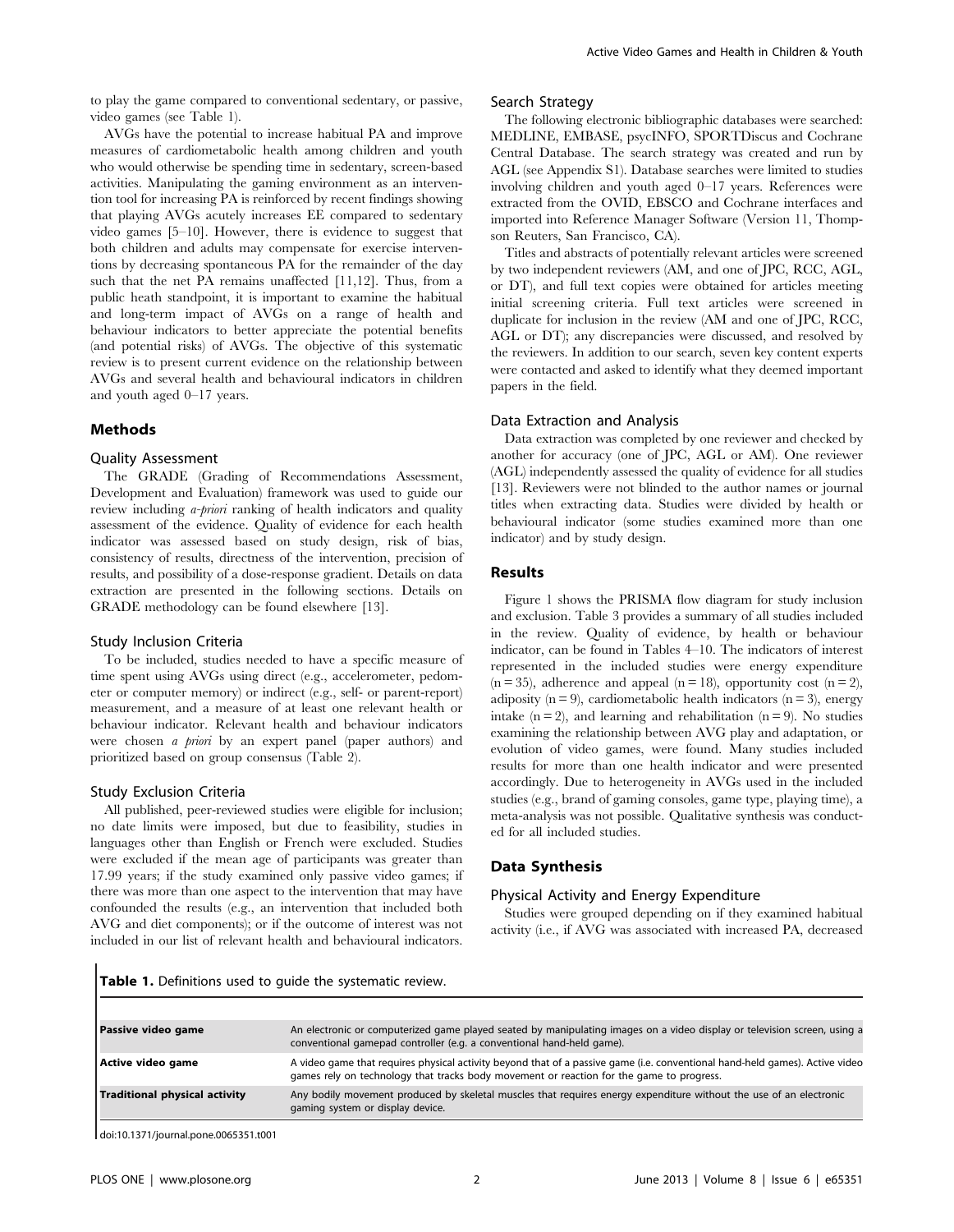Table 2. A priori consensus rankings assigned by the Guideline Development and Research Committee for each health indicator by age group.

| Outcome                                                                                                                                                                                                                              | <b>Priority</b> |
|--------------------------------------------------------------------------------------------------------------------------------------------------------------------------------------------------------------------------------------|-----------------|
| Physical Activity and Energy Expenditure                                                                                                                                                                                             | Critical        |
| - Physical activity (light, moderate, vigorous intensity)                                                                                                                                                                            |                 |
| - Sedentary behaviour (EE $\leq$ 1.5 METs and a sitting or reclining posture)                                                                                                                                                        |                 |
| - Activity compensation (i.e., is active video gaming replacing another activity, are children more/less likely to be physically active/sedentary as a<br>result of playing active video games)                                      |                 |
| Adherence and appeal                                                                                                                                                                                                                 | Critical        |
| - Adherence to a program focused on an active video gaming vs. traditional physical activity                                                                                                                                         |                 |
| - Adherence and appeal of active video games vs. passive games                                                                                                                                                                       |                 |
| - Appeal (e.g., values and preferences for those who don't enjoy traditional physical activity)                                                                                                                                      |                 |
| Opportunity cost                                                                                                                                                                                                                     | Critical        |
| - Financial cost associated with traditional physical activity (e.g., equipment and registration of hockey, soccer etc.) vs. active video gaming<br>(e.g., updating gaming console, games, accessories)                              |                 |
| - Time spent on active video games instead of traditional physical activity (i.e., does one replace the other)                                                                                                                       |                 |
| - Injury related to video game playing (e.g., injury due to over-exertion, accident, improper use)                                                                                                                                   |                 |
| Adiposity                                                                                                                                                                                                                            | Important       |
| - Body composition and measures of overweight or obesity (e.g., body mass index (BMI), waist circumference, skin-folds, bio-impedance analysis<br>(BIA), dual-energy X-ray absorptiometry (DXA or DEXA))                             |                 |
| Cardiometabolic health indicators                                                                                                                                                                                                    | Important       |
| - Measures of cardiometablolic health (e.g., plasma lipids, lipoprotein concentrations (e.g. LDL-cholesterol, triglycerides), hypertension, fasting<br>glucose, insulin resistance, inflammatory markers (e.g., C-reactive protein)) |                 |
| Energy intake                                                                                                                                                                                                                        | Important       |
| - Does El increase/decrease when playing active video games                                                                                                                                                                          |                 |
| - Differences in El between passive and active video gamers                                                                                                                                                                          |                 |
| Adaptation                                                                                                                                                                                                                           | Important       |
| - Learned behaviour (i.e., tricks/tactics that change overall EE)                                                                                                                                                                    |                 |
| - Controlled lab conditions vs. uncontrolled real life conditions (i.e., do EE, enjoyment, adherence differ?)                                                                                                                        |                 |
| Learning and rehabilitation                                                                                                                                                                                                          | Important       |
| - Rehabilitation (i.e., to help children with either chronic or acute conditions increase EE, movement acquisition or skills relevant to independence<br>and tasks of daily living)                                                  |                 |
| - Effectiveness to teach new (or develop) fundamental movement skills (i.e., are active video games effective and feasible)                                                                                                          |                 |
| Video game evolution                                                                                                                                                                                                                 | Important       |
| - Do outcomes differ between types of active video games (e.g., is EE, EI or adherence different between consoles or gaming systems)                                                                                                 |                 |
| - With respect to available technology (i.e. are active video games sustainable)                                                                                                                                                     |                 |
|                                                                                                                                                                                                                                      |                 |

Note: Health indicators were ranked based on whether they were critical for decision-making, important but not critical, or of low importance for decision-making. The focus when searching and summarizing the evidence was on indicators that were important or critical. Rankings were based on the GRADE framework [13]. doi:10.1371/journal.pone.0065351.t002

sedentary behaviour, or change in fitness), or acute EE (i.e., measured EE during a single bout of AVG play) (Table 4).

# Changes in habitual physical activity

Eleven randomized controlled trials (RCTs), and five observational studies examined the relationship between AVG play and habitual PA. The majority of the 'RCTs reported that an AVG intervention had no effect on time spent engaging in total PA [14– 19], MVPA [15,18,20,21], or physical fitness (estimated via shuttle run test) [21]. Maloney et al. [15] suggested that a Dance Dance Revolution (DDR) intervention increased self-reported levels of PA (measured via self-report) but not objectively measured PA (measured via accelerometer). Baranowski et al. [20] found no difference in objectively measured PA between children who were given a passive video game or those who were given AVGs. Ni Mhurchu et al. [18] showed increased PA at 6 weeks but not at 12 weeks in those who received an AVG intervention compared to

those who continued playing passive games. The remaining RCTs suggest AVGs do have an effect on habitual EE [22–24]. Errickson et al. [22] reported increases in weekly MVPA in the intervention group after a 10-week DDR intervention but statistical significance was not reported; Maloney et al. [23] reported increased vigorous PA (hours/week) after a 10-week DDR intervention; and Murphy et al. [24] reported increases in aerobic fitness (peak  $VO<sub>2</sub>$ ) after a 12-week DDR intervention.

The observational studies provided inconsistent results. Bethea et al. [25] reported increased aerobic fitness  $\langle VO_2 \rangle$  after a 30week DDR intervention; however, Owens et al. [26] reported no change in either aerobic or muscular fitness after three months of Wii Fit use. Finally, there were inconclusive results comparing AVGs to traditional PA. Fogel et al. [27] reported higher levels of PA when playing AVGs compared to physical education class; whereas Gao et al. [27] reported that students spent more time in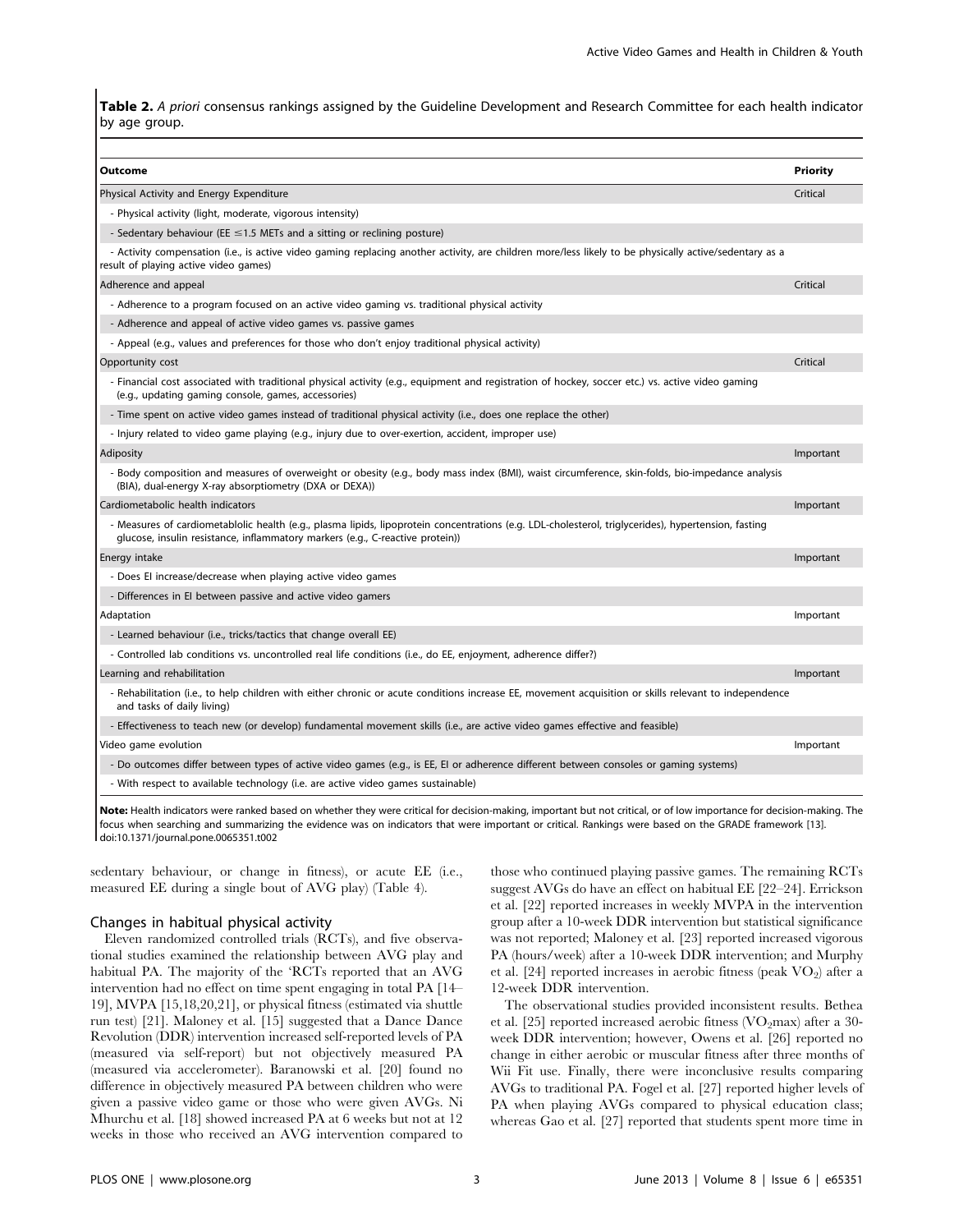\*Databases included the following: Medline (n=839), Embase (n=98), PsycINFO (n=48), SportDiscus (n=382), Cochrane central database (n=0)

\*\* Some full text articles were excluded for multiple reasons

\*\*\* 51 unique studies represented in 52 papers.



Reasons for exclusions included ineligible age (n=21), ineligible exposure (e.g., passive video games, authentic physical activity) (n=26), ineligible outcome (n=16), ineligible analysis (e.g., including diet as an exposure) (n=2), or another reason (e.g., magazine article, dissertation, advertisement, incorrect reference) (n=97). Many studies were excluded for multiple reasons.

#### Figure 1. Prisma flow diagram of included studies. doi:10.1371/journal.pone.0065351.g001

MVPA during fitness class and playing football, than when playing DDR.

#### Changes in acute energy expenditure

Two RCTs examined the effect of AVG on acute EE. The first reported no significant difference in average time spent pedaling (min/session), EE (kcal/session), time spent in MVPA (60–79% peak heart rate/session), or average distance pedaled (km/session) between a GameBike intervention group and music only exercise group [29]. However, the second study reported higher measures of oxygen consumption  $(VO_2)$ , heart rate, and rating of perceived exertion while playing Wii boxing than when compared to rest or light treadmill walking (1.5 mph) [30].

Seven intervention studies and 12 cross-sectional studies examined the EE of AVGs compared to rest or to sedentary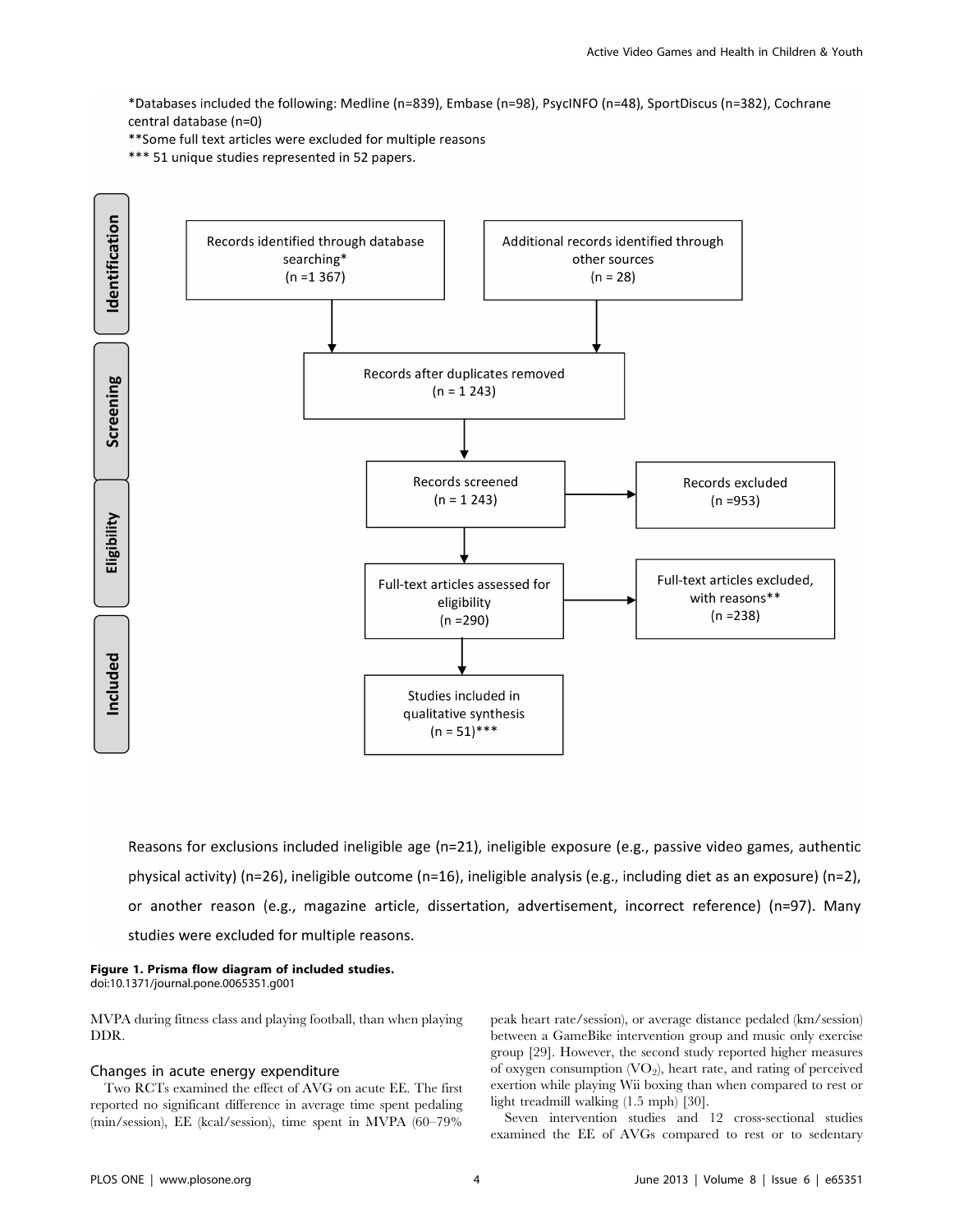| circled rappler<br>)<br>)<br>)<br>) |
|-------------------------------------|
|                                     |
| we characteristics of in-           |
| Doction is<br>ים<br>נסיכים נ        |
|                                     |
|                                     |

<u>.s</u>

| First Author    | Year | Country     | <b>Study Design</b>            | Population<br>Ξ                                | Age group                                  | Intervention or exposure                                                 | Outcome and measure                                                                                                                                                                                                                                              |
|-----------------|------|-------------|--------------------------------|------------------------------------------------|--------------------------------------------|--------------------------------------------------------------------------|------------------------------------------------------------------------------------------------------------------------------------------------------------------------------------------------------------------------------------------------------------------|
| Adamo [29]      | 2010 | Canada      | controlled trial<br>Randomized | $Boys = 26$<br>$Girls = 12$<br>26              | Age range = 12-17 yrs<br>$Mean = 14.5$ yrs | GameBike for Playstation (2, 60 min<br>sessions/week, 10 weeks)          | Cardiometabolic health indicators (total cholesterol, HDL,<br>LDL, total cholesterol/HDL ratio, fasting blood glucose,<br>Energy expenditure (peak HR, average kcal expended,<br>Adiposity (BMI, % BF, waist circumference)<br>fasting insulin, TG)<br>distance) |
| Bailey [31]     | 2011 | USA         | Intervention                   | $Boys = 19$<br>$Girls = 20$<br>39              | Age range = 9-13 yrs<br>$Mean = 11.5$ yrs  | DDR, LightSpace, Wii, Cybex Trazer,<br>Sportwall, Xavix (10-15 mins/day) | Adherence and appeal (enjoyment [10-point Likert scale])<br>Energy expenditure [indirect calorimetry]<br>Adiposity (BMI)                                                                                                                                         |
| Baranowski [20] | 2012 | USA         | controlled trial<br>Randomized | $Boys = 40$<br>Girls = 38<br>78                | Age range = 9-12 yrs<br>$Mean = 11.3$ yrs  | Wii (7 weeks)                                                            | Energy expenditure (PA [accelerometry-min/day])<br>Adherence and appeal (qualitative self-report)                                                                                                                                                                |
| Berg [59]       | 2012 | USA         | Case report                    | $\overline{a}$                                 | $12$ yrs                                   | Wii (4, 20 min sessions/week, 8 weeks)                                   | Learning and rehabilitation (Bruininks-Oseretsky Test of<br>Motor Proficiency)                                                                                                                                                                                   |
| Bethea [25]     | 2012 | USA         | Intervention                   | $Boys = 18$<br>Girls = 10<br>28                | Age range = 9-11 yrs<br>$Mean = 9.9$ yrs   | DDR (3 days/week, 30 weeks)                                              | Cardiometabolic (fasting metabolic profile [total<br>Energy expenditure (physical activity [VO2max])<br>cholesterol, LDL, HDL, TG, and glucose-mg/dL])<br>Adiposity (BMI)                                                                                        |
| Chang [60]      | 2011 | China       | Case study                     | $Boys = 1$<br>$Girls = 1$<br>$\sim$            | Age range = 16-17 yrs<br>$Mean = 16.5$ yrs | Kinerehab (2 sessions/day, 34 days),<br>Microsoft Kinect                 | Learning and rehabilitation (number of correct<br>movements)                                                                                                                                                                                                     |
| Chin A Paw [49] | 2008 | Netherlands | controlled study<br>Randomized | $Girls = 14$<br>$Boys = 2$<br>$\frac{6}{2}$    | Age range = 9-12 yrs<br>$Mean = 10.6$ yrs  | Interactive dance simulation video<br>game (12 weeks)                    | Adherence and appeal [focus group discussions]<br>Adiposity (aerobic fitness [shuttle run], BMI, PA<br>[questionnaire]).                                                                                                                                         |
| Deutsch [63]    | 2008 | USA         | Case study                     | $Boys = 1$<br>$Girls = 0$                      | $Age = 13$ yrs                             | Wii (11, 60-90 min sessions, 4 weeks)                                    | distribution and sway measures], functional mobility [gait<br>[Test of Visual Perceptual Skills], postural control [weight<br>Learning and rehabilitation (visual-perceptual processing<br>distance]).                                                           |
| Dixon [51]      | 2010 |             | New Zealand Cross sectional    | $Boys = 22$<br>$Girls = 15$<br>37              | Age range = 10-14 yrs                      | EyeToy, DDR (20-30 min/game)                                             | Adherence and appeal (preference [focus group<br>interviews])                                                                                                                                                                                                    |
| Duncan [17]     | 2011 | England     | controlled trial<br>Randomized | $Boys = 20$<br>$Girls = 20$<br>$\overline{6}$  | Age range = 10-11 yrs<br>$Mean = 10.8$ yrs | Gamercize (2 sessions/week, 6 weeks)                                     | Energy expenditure (PA, HR [pedometry-steps/min], [%<br>MVPA])                                                                                                                                                                                                   |
| Duncan [16]     | 2010 | England     | controlled trial<br>Randomized | $Boys = 12$<br>$Girls = 18$<br>$\overline{50}$ | Age range = 10-12 yrs<br>Mean = $10.4$ yrs | Wii (2 sessions/week, 6 weeks)                                           | Energy expenditure (PA, HR [pedometry-steps/min], [%<br>MVPA])                                                                                                                                                                                                   |
| Epstein [52]    | 2007 | USA         | controlled trial<br>Randomized | $Boys = 18$<br>$Girls = 17$<br>35              | Age range = 8-12 yrs<br>$Mean = 10.8$ yrs  | DDR (2 min/6 games, 2 sessions)                                          | Adherence and appeal (7-point Likert scale)                                                                                                                                                                                                                      |
| Errickson [22]  | 2012 | USA         | controlled trial<br>Randomized | $Boys = 27$<br>$Girls = 33$<br>60              | Age range = $8-12$ yrs<br>Mean = 7.5 yrs   | DDR (120 min/week, 10 weeks)                                             | Energy expenditure (accelerometry, DDR logs, and<br>Playstation2 memory cards)                                                                                                                                                                                   |
| Fawkner [32]    | 2010 | Scotland    | Cross sectional                | $Boys = 0$<br>Girls = 19<br>$\overline{6}$     | Age range = 13-15 yrs<br>$Mean = 14.0$ yrs | Zigzag Xer-Dance (30 mins, 4 sessions, 6 weeks)                          | Energy expenditure (REE, EE, HR)                                                                                                                                                                                                                                 |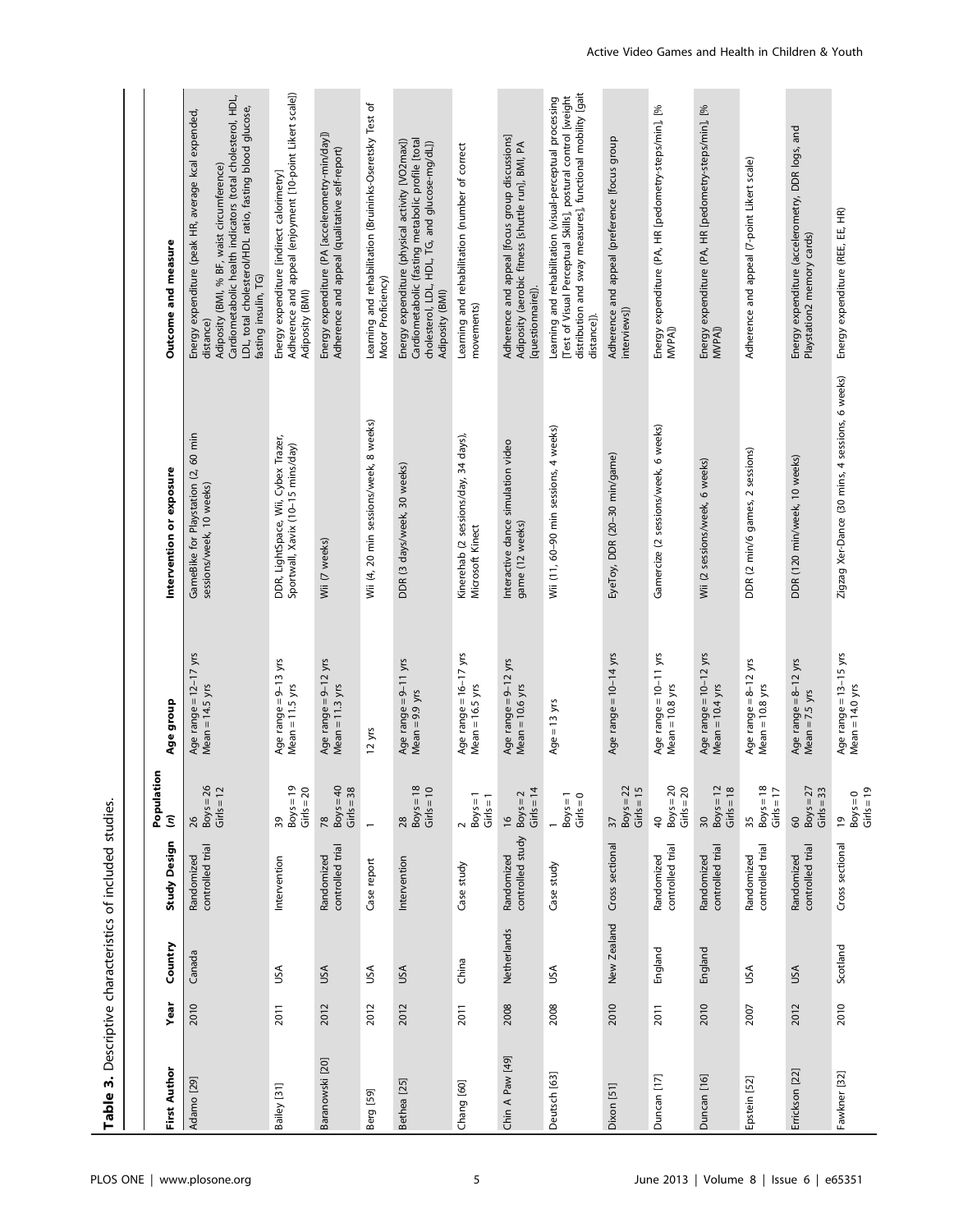| Table 3. Cont.              |      |             |                                |                                                |                                                                                                       |                                                                                                                                      |                                                                                                                                       |
|-----------------------------|------|-------------|--------------------------------|------------------------------------------------|-------------------------------------------------------------------------------------------------------|--------------------------------------------------------------------------------------------------------------------------------------|---------------------------------------------------------------------------------------------------------------------------------------|
| First Author                | Year | Country     | <b>Study Design</b>            | å<br>Populati<br>Ξ                             | Age group                                                                                             | Intervention or exposure                                                                                                             | Outcome and measure                                                                                                                   |
| Fogel [27]                  | 2010 | USA         | Cross sectional                | $Boys = 2$<br>$Girls = 2$<br>4                 | Age range = 9-11 yrs<br>$Mean = 9$ yrs                                                                | DDR, Gamercize, Three Rivers Game Cycle, Dog<br>Fighter, Cateye, Wii, iTech Fitness XrBoard, Fit<br>Interactive 3 Kick (30 min/game) | Adherence and appeal (preference rating)<br>Energy expenditure (PA)                                                                   |
| Gao [28]                    | 2011 | USA         | Cross sectional                | $Boys = 156$<br>Girls = $124$<br>280           | Age range = 12-15 yrs<br>$Mean = 13.59$ yrs                                                           | DDR (1 min bouts, 9 sessions)                                                                                                        | Energy expenditure (PA [accelerometry]-MVPA)<br>Adherence and appeal (7-point Likert scale)                                           |
| Getchell [64]               | 2012 | USA         | Case-control                   | $Boys = 18$<br>$Girls = 12$<br>30 <sub>o</sub> | Mean = 17.5 yrs w Autism,<br>Age range = 15-20 yrs<br>17.23 yrs without                               | Wii, DDR (20 min bouts, 2 weeks)                                                                                                     | Learning and rehabilitation (MVPA, EE [accelerometry])                                                                                |
| Graf [33]                   | 2009 | USA         | Cross sectional                | $Boys = 14$<br>$Girls=9$<br>23                 | Age range = 10-13 yrs<br>$Mean = 11.9$ yrs                                                            | DDR, Wii (2, 30 min sessions, 4 weeks)                                                                                               | Energy expenditure (EE [indirect calorimetry-kJ/min], step<br>rate [accelerometry-steps/min], RPE, HR [Borg Scale]                    |
| Graves [19]                 | 2010 | England     | controlled trial<br>Randomized | $Boys = 28$<br>$Girls = 14$<br>42              | Age range = 8-10 yrs<br>$Mean = 9.2$ yrs                                                              | jOG (12 weeks)                                                                                                                       | Adherence and appeal [behavior preference survey]<br>Energy expenditure [accelerometry-counts/min]                                    |
| Graves [35]                 | 2010 | England     | Cross sectional                | $Boys = 10$<br>$Girls = 4$<br>$\frac{1}{4}$    | Age range = 11-17 yrs<br>$Mean = 15.8$ yrs                                                            | Wii (1, 70 min session)                                                                                                              | Adherence and appeal (modified Physical Activity<br>Energy expenditure (REE, RHR, VO2, EE, and HR)<br>Enjoyment Scale)                |
| Graves [34]                 | 2008 | England     | Cross sectional                | $Boys = 7$<br>$Girls = 6$<br>$\tilde{5}$       | Age range = 11-17 yrs<br>$Mean = 15.1$ yrs                                                            | Wii (1, 60 min session)                                                                                                              | Energy expenditure (PA [accelerometry-J/kg/min])                                                                                      |
| Graves [14]                 | 2008 | England     | Cross sectional                | $Boys = 6$<br>$Girls = 5$<br>$\overline{1}$    | Age range = 13-15 yrs<br>$Mean = 14.6$ yrs                                                            | Wii (1, 45 min session)                                                                                                              | Energy expenditure [indirect calorimetry-kJ/kg/min]                                                                                   |
| Jannink [57]                | 2008 | Netherlands | controlled trial<br>Randomized | $Boys = 9$<br>$Girls = 1$<br>$\overline{10}$   | Age range = $7-16$ yrs<br>Mean = $11.75$ yrs                                                          | EyeToy (6 weeks)                                                                                                                     | Learning and rehabilitation (user satisfaction [post exercise<br>questionnaire], functional outcome [Melbourne<br>Assessment scores]) |
| Jones [53]                  | 2009 | USA         | Cross sectional                | $Girls = 13$<br>$Boys = 8$<br>$\overline{21}$  | (separated by groups ie: birth-5,<br>Age range = birth - 30+<br>$6-10, 11-15$ yrs)<br>$Mean = 16$ yrs | ΪŃ                                                                                                                                   | Opportunity cost (injury [self-reported])                                                                                             |
| Lam [36]                    | 2011 | China       | Cross sectional                | $Boys = 40$<br>$Girls = 39$<br>79              | Age range = 9-12 yrs<br>$Mean = 10.85$ yrs                                                            | XaviX (2, 60 min sessions)                                                                                                           | Energy expenditure (PA [accelerometry], HR)                                                                                           |
| Lanningham-Foster<br>[37]   | 2009 | USA         | Cross sectional                | $Boys = 11$<br>$Girls = 11$<br>22              | Age range = 10-14 yrs<br>$Mean = 12.1$ yrs                                                            | Wii (1, 10 min session)                                                                                                              | Energy expenditure [indirect calorimetry-kcal/hr/kg]                                                                                  |
| Lanningham-Foster<br>$[38]$ | 2006 | USA         | Cross sectional                | $Boys = 12$<br>$Girls = 13$<br>25              | Age range = 8-12 yrs<br>$Mean = 9.7$ yrs                                                              | EyeToy, DDR (2, 15 min sessions)                                                                                                     | Energy expenditure [indirect calorimetry-kJ/hr/kg]                                                                                    |
| Maddison [55]*              | 2012 | USA         | controlled trial<br>Randomized | $Boys = 160$<br>Girls = 162<br>322             | Age range = 10-14 yrs<br>Mean = 11.6 yrs                                                              | EyeToy (3 months)                                                                                                                    | Energy expenditure (MVPA [accelerometry], VO2max)<br>Adiposity (BMI-kg/m <sup>2</sup> )<br>Energy intake (snack frequency)            |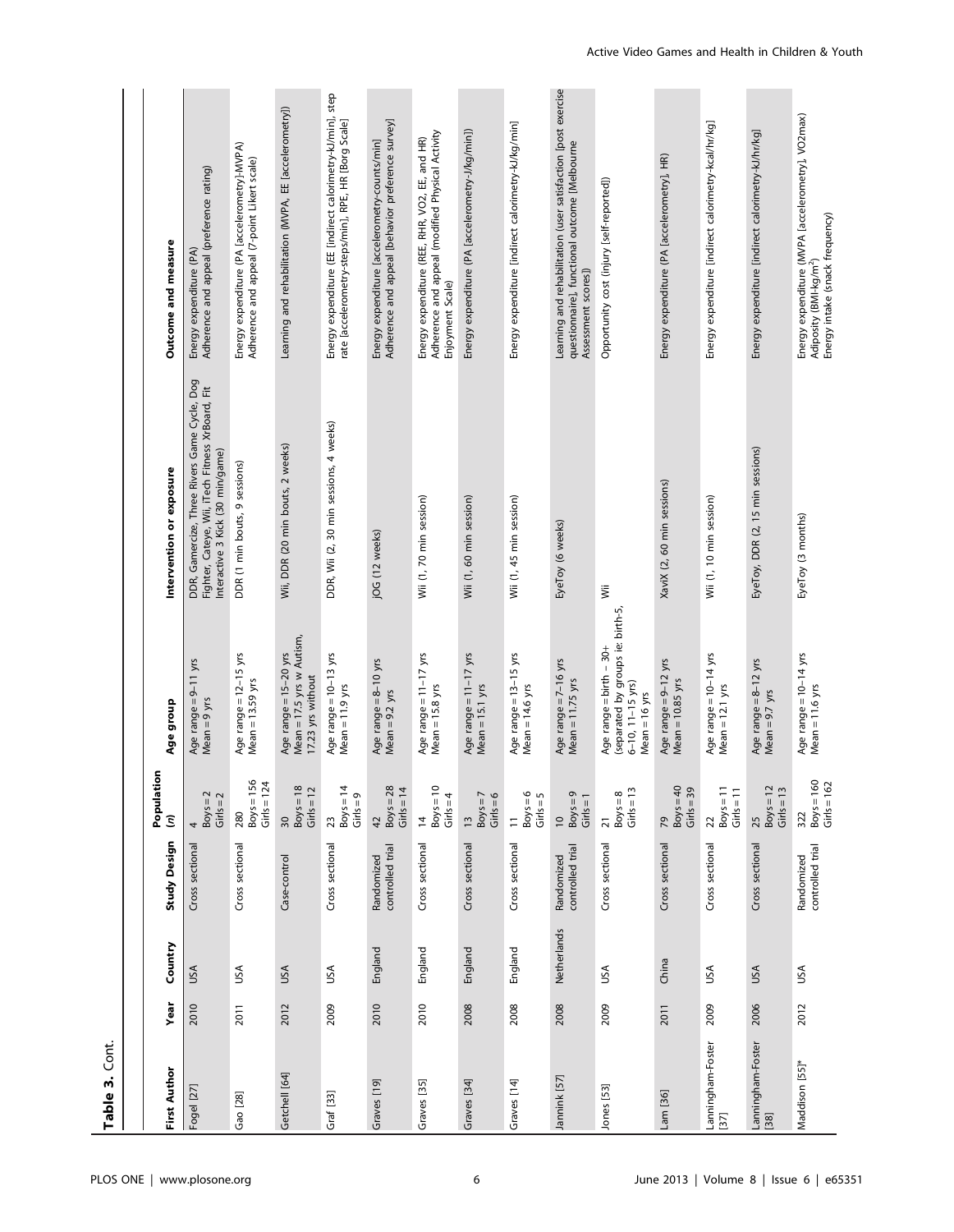| Table 3. Cont.  |      |             |                                |                                                |                                              |                                                           |                                                                                                                                                                               |
|-----------------|------|-------------|--------------------------------|------------------------------------------------|----------------------------------------------|-----------------------------------------------------------|-------------------------------------------------------------------------------------------------------------------------------------------------------------------------------|
| First Author    | Year | Country     | <b>Study Design</b>            | Population<br>$\overline{\epsilon}$            | Age group                                    | Intervention or exposure                                  | Outcome and measure                                                                                                                                                           |
| Maddison [39]   | 2007 | New Zealand | Cross sectional                | $Girls = 10$<br>$Boys = 11$<br>$\overline{21}$ | Age range = 10-14 yrs<br>$Mean = 12.4$ yrs   | EyeToy (1, 25-40 min session)                             | Energy expenditure (HR [indirect calorimetry]                                                                                                                                 |
| Maddison [21]*  | 2011 | New Zealand | controlled trial<br>Randomized | $Boys = 160$<br>Girls = $162$<br>322           | Age range = 10-14 yrs                        | EyeToy (1, 25-40 min session, 3 months)                   | Energy expenditure (MVPA, VO <sub>2</sub> max [20-m shuttle run,<br>Energy Intake [self-reported food snacking]<br>Adiposity (BMI, % body fat)<br>accelerometry])             |
| Madsen [56]     | 2007 | USA         | controlled trial<br>Randomized | $30$<br>$Boys = 12$<br>$Girls = 18$            | Age range = 9-18 yrs<br>$Mean = 13.0$ yrs    | DDR (6 months)                                            | Adherence and appeal<br>Adiposity (BMI)                                                                                                                                       |
| Maloney [15]    | 2008 | USA         | controlled trial<br>Randomized | $Boys = 30$<br>$Girls = 30$<br>60              | Age range = 7-8 yrs<br>$Mean = 7.5$ yrs      | DDR (4 sessions, 28 weeks)                                | Energy expenditure (MVPA [accelerometry-min/day])<br>Adherence and appeal [satisfaction survey]<br>Adiposity (BMI)                                                            |
| Maloney [23]    | 2012 | USA         | controlled trial<br>Randomized | $Boys = 31$<br>$Girls = 34$<br>65              | Age range = 9-17 yrs<br>$Mean = 12.32$ yrs   | DDR (12 weeks)                                            | Energy expenditure (PA [self-reported-frequency,<br>pedometry-steps/day, accelerometry-min/day])                                                                              |
| Mellecker [40]  | 2010 | China       | Intervention                   | $Boys = 10$<br>$Girls = 17$<br>27              | Age range = 9-13 yrs<br>$Mean = 11.0$ yrs    | X-BOX 360 on an adapted treadmill (4, 60 min<br>sessions) | Energy intake [kcal intake]                                                                                                                                                   |
| Mellecker [41]  | 2008 | China       | Cross sectional                | $Boys = 11$<br>Girls = $7$<br>18               | Age range = 6-12 yrs<br>$Mean = 9.6$ yrs     | XaviX (10 min session)                                    | Energy expenditure (REE, EE [indirect calorimetry- kcal/<br>min], HR [beats/min])                                                                                             |
| Mitre [42]      | 2011 | USA         | Cross sectional                | $Boys = 11$<br>$Girls = 8$<br>$\overline{6}$   | Age range = 8-12 yrs<br>$Mean = 10$ yrs      | Wii (10 min bouts)                                        | Energy expenditure [indirect calorimeter]<br>Adiposity (BMI)                                                                                                                  |
| Murphy [24]     | 2009 | USA         | controlled trial<br>Randomized | $Boys = 18$<br>$Girls = 17$<br>35              | Age range = 7-12 yrs<br>$Mean = 10.21$ yrs   | DDR (12 weeks)                                            | Cardiometabolic health indicators (HDL, LDL, TG, insulin,<br>Energy expenditure (HR, VO <sub>2</sub> peak [cycle ergometer])<br>Adiposity (BMI)<br>glucose)                   |
| Ni Mhurchu [18] | 2008 | New Zealand | controlled trial<br>Randomized | $Boys = 12$<br>$Girls = 8$<br>20               | Age range = 10.5-13.5 yrs<br>$Mean = 12$ yrs | EyeToy (12 weeks)                                         | Energy expenditure [accelerometry, Physical Activity<br>Questionnaire for Children, activity log]<br>Adiposity (BMI, waist circumference)                                     |
| Owens [26]      | 2011 | USA         | Intervention                   | $Boys = 6$<br>$Girls=6$<br>$\overline{12}$     | Age range = $8-13$ yrs<br>Mean = 10 yrs      | Wii (12 weeks)                                            | Energy expenditure (MVPA [accelerometry] muscular<br>fitness [push-ups], aerobic fitness [VO <sub>2</sub> ] and flexibility [trunk<br>Adiposity (BMI, %BF)<br>flexion])       |
| Paez [50]       | 2009 | USA         | controlled trial<br>Randomized | $60$<br>Boys = 31<br>$Girls = 29$              | Age range = 7-8 yrs<br>$Mean = 7.5$ yrs      | DDR (4, 120 min sessions/week, 10 weeks)                  | Energy expenditure (PA [accelerometry], BMI)<br>Adherence and appeal [PA logs]                                                                                                |
| Penko [30]      | 2010 | USA         | Cross sectional                | $Boys = 12$<br>$Girls = 12$<br>24              | Age range = 8-12 yrs<br>$Mean = 10.4$ yrs    | Wii (10 min bouts +)                                      | Energy expenditure (HR [telemetry monitor], VO <sub>2</sub> [indirect<br>Adherence and appeal (Relative Reinforcing Value [RPE<br>scale, likeability scale])<br>calorimetry]) |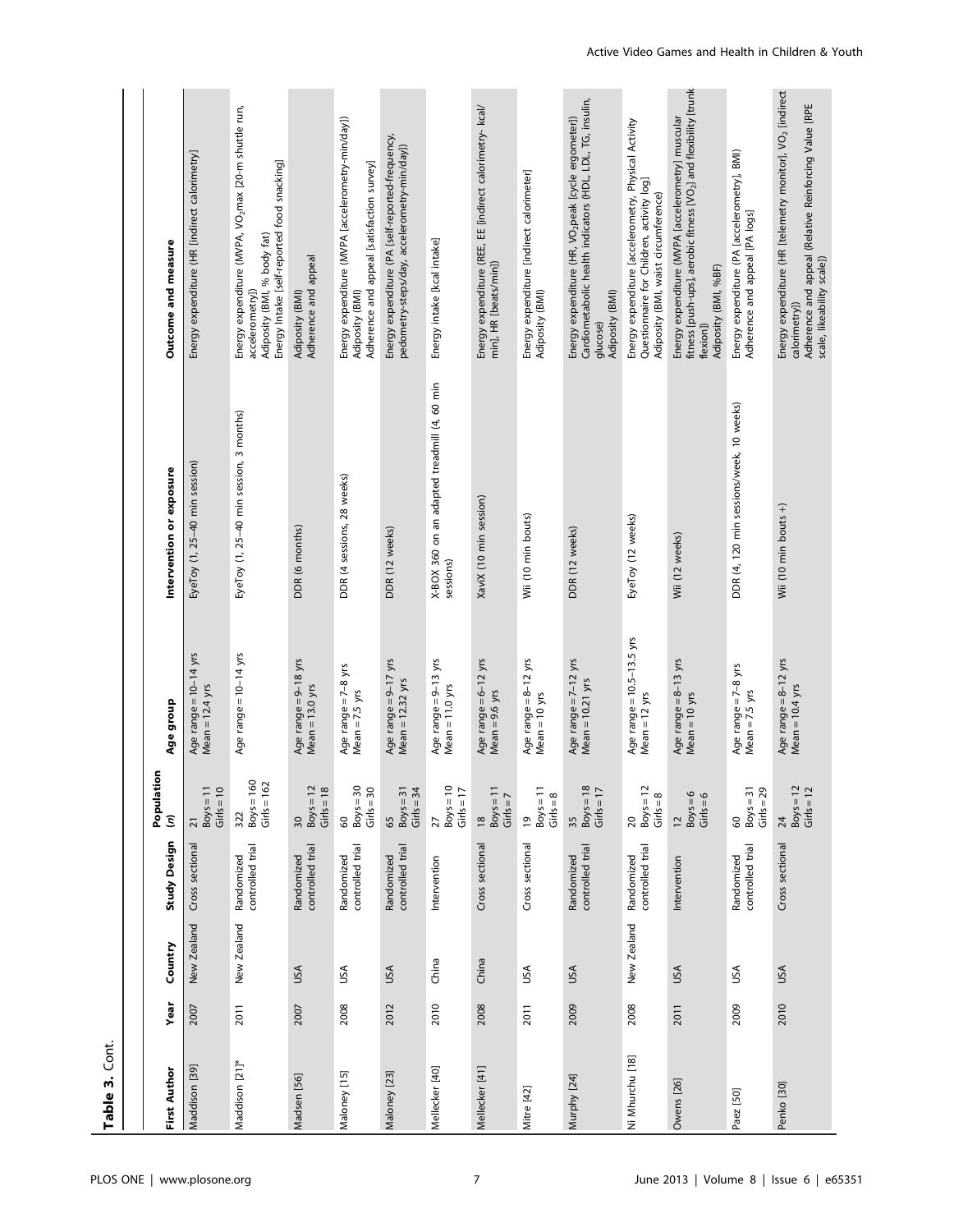| Table 3. Cont.                                                                                                                                                                                  |      |             |                             |                                                      |                                                                                                        |                                               |                                                                                                                                                                                                                                |
|-------------------------------------------------------------------------------------------------------------------------------------------------------------------------------------------------|------|-------------|-----------------------------|------------------------------------------------------|--------------------------------------------------------------------------------------------------------|-----------------------------------------------|--------------------------------------------------------------------------------------------------------------------------------------------------------------------------------------------------------------------------------|
| First Author                                                                                                                                                                                    | Year | Country     | <b>Study Design</b>         | Population<br>$\epsilon$                             | Age group                                                                                              | Intervention or exposure                      | Outcome and measure                                                                                                                                                                                                            |
| Perron [43]                                                                                                                                                                                     | 2011 | USA         | Cross sectional             | $Boys = 19$<br>$Girls = 11$<br>50                    | Age range = 7-12 yrs<br>Mean = $9.4$ yrs                                                               | Wii, EA SPORTS Active (1, 20-25 min session)  | Energy expenditure (RPE [OMNI scale], HR, PA<br>[accelerometry])                                                                                                                                                               |
| Roemmich [47]                                                                                                                                                                                   | 2012 | USA         | Cross sectional             | $Boys = 22$<br>Girls = 22<br>$\frac{4}{3}$           | Age range = 8-12 yrs<br>$Mean = 10.15$ yrs                                                             | Wii (1, 60 min session)                       | Adherence and appeal (likert scale likeability ratings, choice<br>Energy Expenditure (PA/MVPA [accelerometry], HR)<br>of video game)                                                                                           |
| Rubin [54]                                                                                                                                                                                      | 2010 | USA         | Case report                 | $Boys = 3$<br>$Girls = 1$                            | Age range = 3-9 yrs<br>$Mean = 6.75$                                                                   | ΪW                                            | Opportunity cost (injury [self-reported pain])                                                                                                                                                                                 |
| Shih [61]                                                                                                                                                                                       | 2011 | China       | Intervention                | $Boys = 1$<br>$Girls = 1$<br>$\overline{\mathsf{c}}$ | Age range = 17-18 yrs<br>$Mean = 17.5$ yrs                                                             | Wii (4-6, 3 min sessions/day, 51-63 sessions) | Learning and rehabilitation (number of correct responses)                                                                                                                                                                      |
| Shih [62]                                                                                                                                                                                       | 2011 | China       | Intervention                | $Boys = 3$<br>$Girls = 1$                            | Age range = 14-17 yrs<br>$Mean = 15.25$ yrs                                                            | Wii (4-6, 3 min sessions/day, 60-63 sessions) | Learning and rehabilitation (number of correct responses)                                                                                                                                                                      |
| Sit [44]                                                                                                                                                                                        | 2010 | China       | Cross sectional             | $Boys = 35$<br>$Girls = 35$<br>$\overline{2}$        | Age range = $9-12$ yrs<br>Mean = $10.87$ yrs                                                           | XAviX, Aerostep (2, 60 min sessions)          | Adherence and appeal (time spent on chosen game)<br>Energy expenditure (HR, minute ventilation, VO <sub>2</sub> )                                                                                                              |
| Smallwood [45]                                                                                                                                                                                  | 2012 | England     | Cross sectional             | $Boys = 10$<br>$Girls = 8$<br>$\frac{8}{2}$          | Age range = 11-15 yrs<br>$Mean = 13.4$ yrs                                                             | Kinect                                        | Energy expenditure (HR, VO <sub>2</sub> , EE (kcal/min))                                                                                                                                                                       |
| Straker [46]                                                                                                                                                                                    | 2007 | Australia   | Cross sectional             | $Boys = 12$<br>$Girls = 8$<br>20                     | Age range = 9-12 yrs                                                                                   | EyeToy                                        | calorimetry], minute ventilation (L/min), O <sub>2</sub> uptake (ml/<br>Energy expenditure (HR, EE (kcal/min/kg) [indirect<br>min/kg)                                                                                          |
| White [48]                                                                                                                                                                                      | 2010 | New Zealand | Cross sectional             | $Boys = 26$<br>$Girls = 0$<br>26                     | Age range = 10-13 yrs<br>$Mean = 11.4$ yrs                                                             | Wii (2 sessions)                              | Energy expenditure (RMR, EE, VO <sub>2</sub> peak)                                                                                                                                                                             |
| Widman [65]                                                                                                                                                                                     | 2006 | USA         | Intervention                | $Boys = 4$<br>$Girls = 4$<br>$\infty$                | Age range = 15-19 yrs<br>Mean = 16.48 yrs                                                              | GameCycle (16 weeks)                          | peak HR, max work output, aerobic endurance, RPE [Borg<br>Learning and rehabilitation (peak V0 <sub>2</sub> [arm ergometer]<br>scale], user satisfaction [survey])                                                             |
| Wuang [58]                                                                                                                                                                                      | 2010 | China       | Randomized<br>control trial | 115                                                  | Age range = 7-12 yrs                                                                                   | Wii (2, 60 min sessions/week, 24 weeks)       | Motor Proficiency, The Developmental Test of Visual Motor<br>Learning and rehabilitation ([Bruininks-Oseretsky Test of<br>ntegration, The Test of Sensory Integration Function])                                               |
| activity; PA, physical activity, REE, resting energy expenditure; RMR, resting<br>*Maddison and Maddison used participant data from the same study but<br>doi:10.1371/journal.pone.0065351.t003 |      |             |                             |                                                      | metabolic rate; RPE, rating of perceived exertion; TG, triglycerides.<br>presented in two manuscripts. |                                               | AVG, active video games; BMI, body mass index; EE, energy expenditure, DDR, Dance Dance Revolution; HR, heart rate, HDL, high-density lipoprotein; LDL, low-density lipoprotein; MVPA, moderate- to vigorous-intensity physica |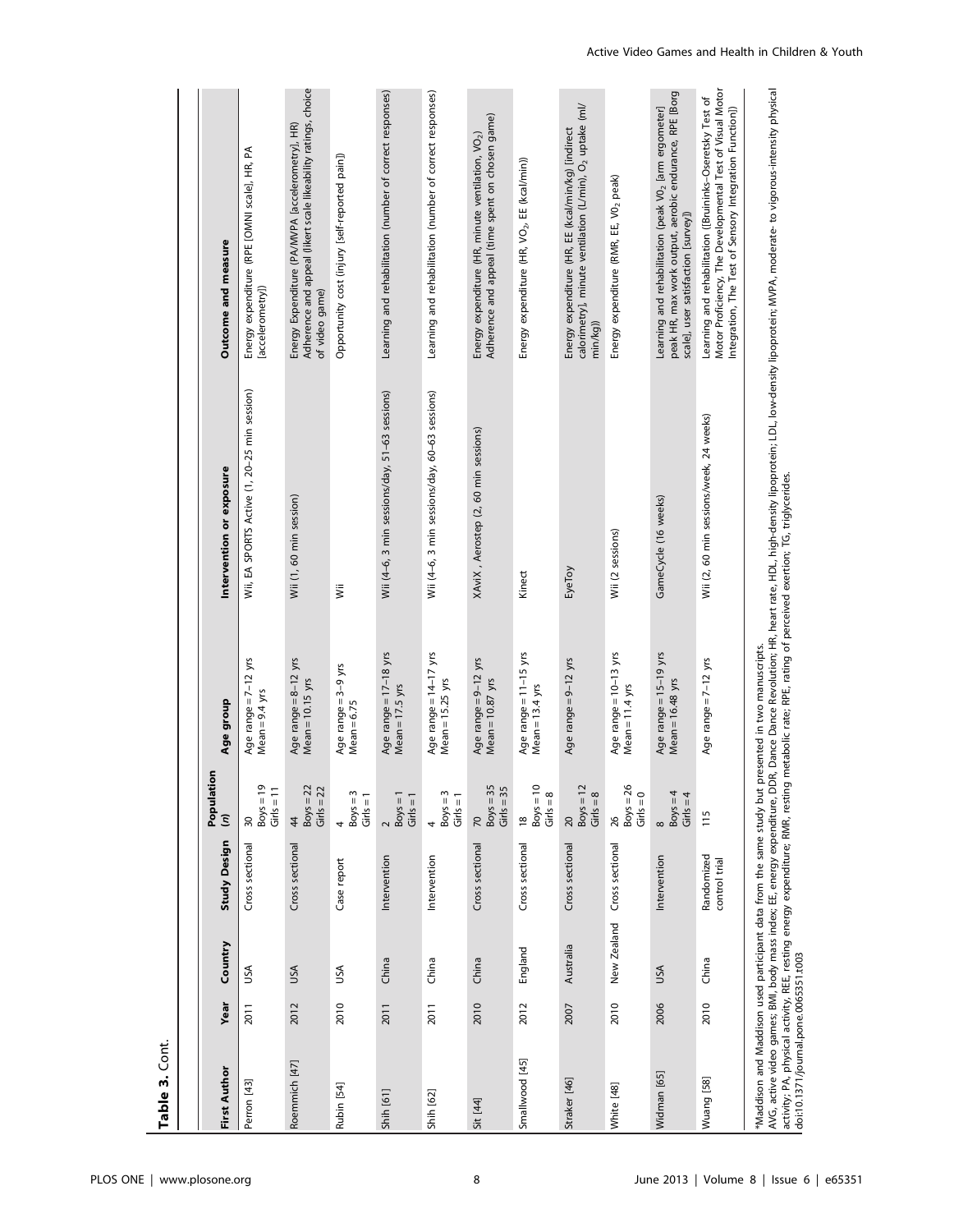|                    |                                     |                                         | Table 4. Association between active video games and energy expenditure in children and youth.                                                                                                                       |                            |                           |                         |                       |                                                                                                                                                          |                                                              |            |
|--------------------|-------------------------------------|-----------------------------------------|---------------------------------------------------------------------------------------------------------------------------------------------------------------------------------------------------------------------|----------------------------|---------------------------|-------------------------|-----------------------|----------------------------------------------------------------------------------------------------------------------------------------------------------|--------------------------------------------------------------|------------|
| Quality assessment |                                     |                                         |                                                                                                                                                                                                                     |                            |                           |                         | participants<br>No of | (confidence interval,<br>Absolute effect<br>standard error)                                                                                              | Quality                                                      | Importance |
| studies<br>No of   | Design                              | of bias<br>Risk                         | Inconsistency                                                                                                                                                                                                       | Indirectness               | Imprecision               | considerations<br>Other |                       |                                                                                                                                                          |                                                              |            |
|                    |                                     |                                         | follow-up between 6 weeks and 3 months, measured through self- and<br>parent-report questionnaire, pedometry, accelerometer, fitness testing)<br>Habitual EE associated with AVG (age range between 7 and 17 years, |                            |                           |                         |                       |                                                                                                                                                          |                                                              |            |
| $\overline{1}$     | RCT                                 | risk of bias<br>No serious              | inconsistency <sup>a, b, c, d, e</sup><br>Serious                                                                                                                                                                   | indirectness<br>No serious | No serious<br>imprecision | None                    | $725^f$               | week 10 = 16.2±11.8 mpw,<br>p<0.0005 <sup>h</sup><br>baseline = $10.0 \pm 7.7$ mpw,<br>146.40 ± 37.86 min/day,<br>$16.37 \pm 12.26$ min/day <sup>9</sup> |                                                              | CRITICAL   |
|                    |                                     |                                         |                                                                                                                                                                                                                     |                            |                           |                         |                       | $MD = 2.97 \pm 4.99$ , $p = 0.013$                                                                                                                       |                                                              |            |
|                    |                                     |                                         |                                                                                                                                                                                                                     |                            |                           |                         |                       | $MD = -18.98$ , $p = 0.003^{j}$                                                                                                                          |                                                              |            |
|                    |                                     |                                         |                                                                                                                                                                                                                     |                            |                           |                         |                       | 29.5±4.5 ml/kg/min,<br>p<0.01 <sup>k</sup>                                                                                                               |                                                              |            |
| $\circ$            | Observational<br>study <sup>l</sup> | No serious<br>risk of bias              | No serious<br>inconsistency <sup>m</sup>                                                                                                                                                                            | No serious<br>indirectness | No serious<br>imprecision | None                    | 296                   | $p = 0.0001^{n}$ 9.2 min <sup>o</sup><br>$F1, 28 = 15.6$                                                                                                 |                                                              | CRITICAL   |
|                    |                                     |                                         |                                                                                                                                                                                                                     |                            |                           |                         |                       | $F(2, 558) = 352.45,$<br>$p<0.01^{p}$                                                                                                                    |                                                              |            |
|                    | METs, pedometry, accelerometry)     |                                         | activity session between 15-70 minutes, measured through kcal, H<br>Acute EE associated with AVG (age range between 6 and 15 years,                                                                                 | R, VO2,                    |                           |                         |                       |                                                                                                                                                          |                                                              |            |
| $\sim$             | RCT                                 | risk of bias <sup>q</sup><br>No serious | inconsistency <sup>r</sup><br>No serious                                                                                                                                                                            | indirectness<br>No serious | imprecision<br>No serious | None                    | 50                    | $11.7 \pm 3.1$ ml/kg/min <sup>5</sup>                                                                                                                    | MODERATE<br>$\begin{matrix} 0 \\ \oplus \oplus \end{matrix}$ | CRITICAL   |
| $\frac{8}{2}$      | Observational <sup>t</sup>          | risk of bias <sup>u</sup><br>No serious | inconsistency<br>No serious                                                                                                                                                                                         | indirectness<br>No serious | No serious<br>imprecision | None                    | 493                   | 16.7-28.1 kJ/min <sup>v</sup><br>$4.14 \pm 0.71^{\rm w}$ 3.3;<br>$3.63 \pm 0.58$ ;<br>$3.65 \pm 0.54;$<br>$2.9; 3.0*$                                    | MOT OO ⊕⊕                                                    | CRITICAL   |
|                    |                                     |                                         |                                                                                                                                                                                                                     |                            |                           |                         |                       | $198.1 + 33.9$ <sup>y</sup><br>$202.5 \pm 31.5$ ;<br>$190.6 + 22.2$                                                                                      |                                                              |            |
|                    |                                     |                                         |                                                                                                                                                                                                                     |                            |                           |                         |                       | $182.1 \pm 41.3$ ; 200.5 $\pm$ 54.0;<br>$267.2 \pm 115.8^2$                                                                                              |                                                              |            |
|                    |                                     |                                         |                                                                                                                                                                                                                     |                            |                           |                         |                       | $190.8 \pm 34.6$ ; 236.8 $\pm$ 36.4;<br>$188.2 \pm 31.0$ ; 348.1 $\pm$ 44.7;                                                                             |                                                              |            |
|                    |                                     |                                         |                                                                                                                                                                                                                     |                            |                           |                         |                       | $384.9 + 81.1$ ; 697.7 + 89.9 <sup>aa</sup>                                                                                                              |                                                              |            |
|                    |                                     |                                         |                                                                                                                                                                                                                     |                            |                           |                         |                       | $141 \pm 20$ bpm <sup>bb</sup>                                                                                                                           |                                                              |            |
|                    |                                     |                                         |                                                                                                                                                                                                                     |                            |                           |                         |                       | $108 + 40\%$ , $172 + 68^{\circ c}$                                                                                                                      |                                                              |            |
|                    |                                     |                                         |                                                                                                                                                                                                                     |                            |                           |                         |                       | $5.14 \pm 1.71(329%)$ dd                                                                                                                                 |                                                              |            |
|                    |                                     |                                         |                                                                                                                                                                                                                     |                            |                           |                         |                       | $6.5 \pm 1.7$ , $5.9 \pm 1.8$ , $4.9 \pm 1.3$ ,<br>2.9 $\pm$ 0.3, $3.6 \pm 1.1$ ee                                                                       |                                                              |            |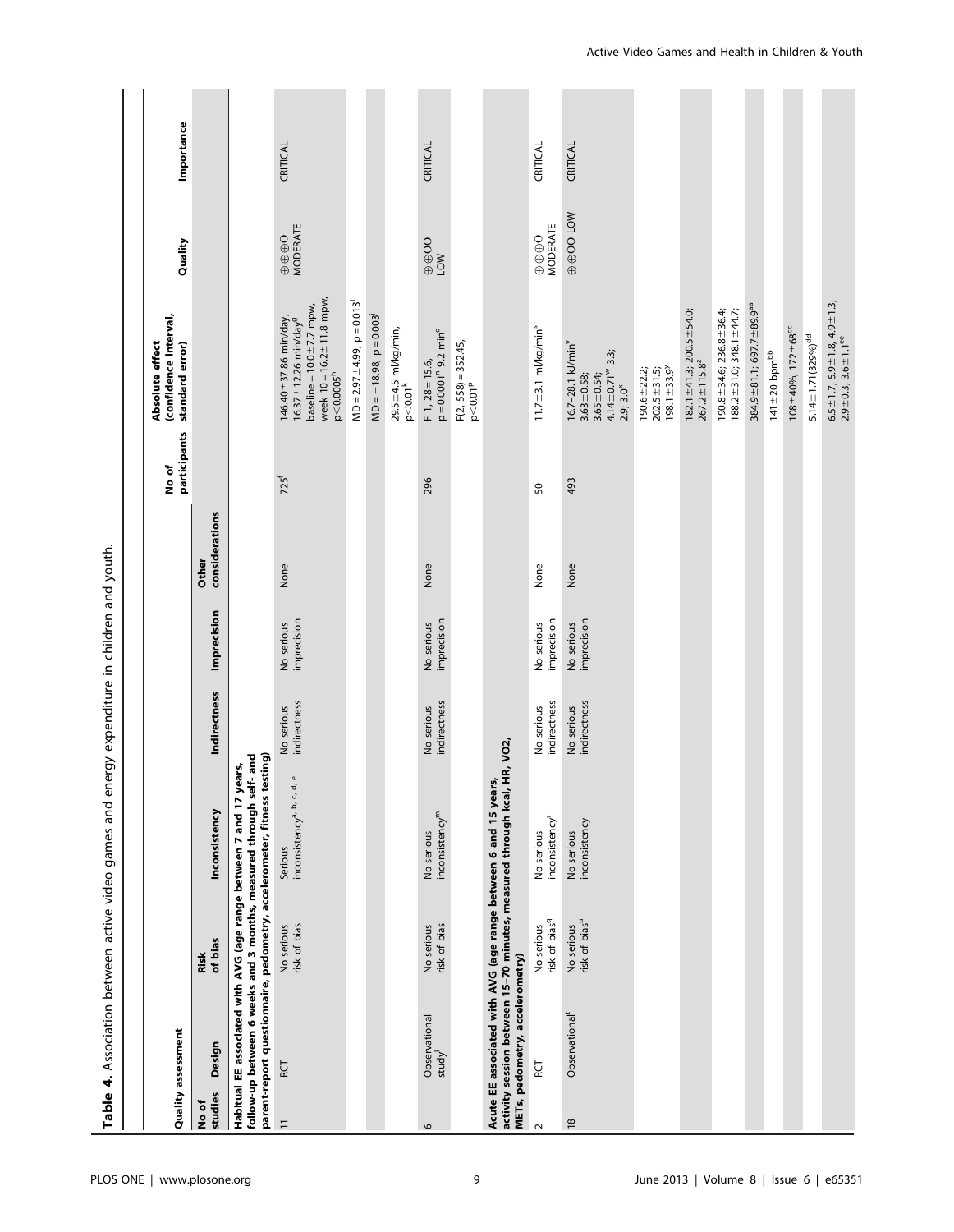| Table 4. Cont.                                                                                                                                                                                                                                                                                                                                                                                                                                                                                                                                                                                                                                                                                                                                                                                                                                                                                                                                                                                                                                                                                                                                                                                                                                                                                                                                                                                                                                                                                                                                                                                                                                                                                                                                                                                                                                                                                                                                                                                                                                                                                                                                                                                                                                                                                                                                                                                                                                                                                                                                                                                                                                                                                                                                                                                                                                                                                                                                                                                                                                                                                                                                                                                                                                                                                                                                                                                                                                                                                                                                                                                                                                                |                                                                                                                                                                                                               |                       |                                                                                                                                                     |  |
|---------------------------------------------------------------------------------------------------------------------------------------------------------------------------------------------------------------------------------------------------------------------------------------------------------------------------------------------------------------------------------------------------------------------------------------------------------------------------------------------------------------------------------------------------------------------------------------------------------------------------------------------------------------------------------------------------------------------------------------------------------------------------------------------------------------------------------------------------------------------------------------------------------------------------------------------------------------------------------------------------------------------------------------------------------------------------------------------------------------------------------------------------------------------------------------------------------------------------------------------------------------------------------------------------------------------------------------------------------------------------------------------------------------------------------------------------------------------------------------------------------------------------------------------------------------------------------------------------------------------------------------------------------------------------------------------------------------------------------------------------------------------------------------------------------------------------------------------------------------------------------------------------------------------------------------------------------------------------------------------------------------------------------------------------------------------------------------------------------------------------------------------------------------------------------------------------------------------------------------------------------------------------------------------------------------------------------------------------------------------------------------------------------------------------------------------------------------------------------------------------------------------------------------------------------------------------------------------------------------------------------------------------------------------------------------------------------------------------------------------------------------------------------------------------------------------------------------------------------------------------------------------------------------------------------------------------------------------------------------------------------------------------------------------------------------------------------------------------------------------------------------------------------------------------------------------------------------------------------------------------------------------------------------------------------------------------------------------------------------------------------------------------------------------------------------------------------------------------------------------------------------------------------------------------------------------------------------------------------------------------------------------------------------|---------------------------------------------------------------------------------------------------------------------------------------------------------------------------------------------------------------|-----------------------|-----------------------------------------------------------------------------------------------------------------------------------------------------|--|
|                                                                                                                                                                                                                                                                                                                                                                                                                                                                                                                                                                                                                                                                                                                                                                                                                                                                                                                                                                                                                                                                                                                                                                                                                                                                                                                                                                                                                                                                                                                                                                                                                                                                                                                                                                                                                                                                                                                                                                                                                                                                                                                                                                                                                                                                                                                                                                                                                                                                                                                                                                                                                                                                                                                                                                                                                                                                                                                                                                                                                                                                                                                                                                                                                                                                                                                                                                                                                                                                                                                                                                                                                                                               |                                                                                                                                                                                                               |                       |                                                                                                                                                     |  |
| <b>Quality assessment</b>                                                                                                                                                                                                                                                                                                                                                                                                                                                                                                                                                                                                                                                                                                                                                                                                                                                                                                                                                                                                                                                                                                                                                                                                                                                                                                                                                                                                                                                                                                                                                                                                                                                                                                                                                                                                                                                                                                                                                                                                                                                                                                                                                                                                                                                                                                                                                                                                                                                                                                                                                                                                                                                                                                                                                                                                                                                                                                                                                                                                                                                                                                                                                                                                                                                                                                                                                                                                                                                                                                                                                                                                                                     |                                                                                                                                                                                                               | participants<br>No of | Importance<br>Quality<br>(confidence interval,<br>standard error)<br>Absolute effect                                                                |  |
| Indirectness<br>Inconsistency<br>Risk<br>of bias<br>Design<br>studies<br>No of                                                                                                                                                                                                                                                                                                                                                                                                                                                                                                                                                                                                                                                                                                                                                                                                                                                                                                                                                                                                                                                                                                                                                                                                                                                                                                                                                                                                                                                                                                                                                                                                                                                                                                                                                                                                                                                                                                                                                                                                                                                                                                                                                                                                                                                                                                                                                                                                                                                                                                                                                                                                                                                                                                                                                                                                                                                                                                                                                                                                                                                                                                                                                                                                                                                                                                                                                                                                                                                                                                                                                                                | considerations<br><b>Other</b><br>Imprecision                                                                                                                                                                 |                       |                                                                                                                                                     |  |
|                                                                                                                                                                                                                                                                                                                                                                                                                                                                                                                                                                                                                                                                                                                                                                                                                                                                                                                                                                                                                                                                                                                                                                                                                                                                                                                                                                                                                                                                                                                                                                                                                                                                                                                                                                                                                                                                                                                                                                                                                                                                                                                                                                                                                                                                                                                                                                                                                                                                                                                                                                                                                                                                                                                                                                                                                                                                                                                                                                                                                                                                                                                                                                                                                                                                                                                                                                                                                                                                                                                                                                                                                                                               |                                                                                                                                                                                                               |                       | 0.03 kcal/kg/min (98%),<br>0.01 kcal/kg/min (39%),                                                                                                  |  |
|                                                                                                                                                                                                                                                                                                                                                                                                                                                                                                                                                                                                                                                                                                                                                                                                                                                                                                                                                                                                                                                                                                                                                                                                                                                                                                                                                                                                                                                                                                                                                                                                                                                                                                                                                                                                                                                                                                                                                                                                                                                                                                                                                                                                                                                                                                                                                                                                                                                                                                                                                                                                                                                                                                                                                                                                                                                                                                                                                                                                                                                                                                                                                                                                                                                                                                                                                                                                                                                                                                                                                                                                                                                               |                                                                                                                                                                                                               |                       | $0.12$ kcal/kg/min (451%) <sup>ff</sup>                                                                                                             |  |
|                                                                                                                                                                                                                                                                                                                                                                                                                                                                                                                                                                                                                                                                                                                                                                                                                                                                                                                                                                                                                                                                                                                                                                                                                                                                                                                                                                                                                                                                                                                                                                                                                                                                                                                                                                                                                                                                                                                                                                                                                                                                                                                                                                                                                                                                                                                                                                                                                                                                                                                                                                                                                                                                                                                                                                                                                                                                                                                                                                                                                                                                                                                                                                                                                                                                                                                                                                                                                                                                                                                                                                                                                                                               |                                                                                                                                                                                                               |                       | $0.63 \pm 0.011$ , p<0.001 kcal/kg/<br>min <sup>99</sup>                                                                                            |  |
|                                                                                                                                                                                                                                                                                                                                                                                                                                                                                                                                                                                                                                                                                                                                                                                                                                                                                                                                                                                                                                                                                                                                                                                                                                                                                                                                                                                                                                                                                                                                                                                                                                                                                                                                                                                                                                                                                                                                                                                                                                                                                                                                                                                                                                                                                                                                                                                                                                                                                                                                                                                                                                                                                                                                                                                                                                                                                                                                                                                                                                                                                                                                                                                                                                                                                                                                                                                                                                                                                                                                                                                                                                                               |                                                                                                                                                                                                               |                       | $3.05 \pm 0.93^{hh}$                                                                                                                                |  |
|                                                                                                                                                                                                                                                                                                                                                                                                                                                                                                                                                                                                                                                                                                                                                                                                                                                                                                                                                                                                                                                                                                                                                                                                                                                                                                                                                                                                                                                                                                                                                                                                                                                                                                                                                                                                                                                                                                                                                                                                                                                                                                                                                                                                                                                                                                                                                                                                                                                                                                                                                                                                                                                                                                                                                                                                                                                                                                                                                                                                                                                                                                                                                                                                                                                                                                                                                                                                                                                                                                                                                                                                                                                               |                                                                                                                                                                                                               |                       | $136.5 + 9.6$ bpm <sup>ii</sup><br>$144.0 + 8.0$ bpm,                                                                                               |  |
|                                                                                                                                                                                                                                                                                                                                                                                                                                                                                                                                                                                                                                                                                                                                                                                                                                                                                                                                                                                                                                                                                                                                                                                                                                                                                                                                                                                                                                                                                                                                                                                                                                                                                                                                                                                                                                                                                                                                                                                                                                                                                                                                                                                                                                                                                                                                                                                                                                                                                                                                                                                                                                                                                                                                                                                                                                                                                                                                                                                                                                                                                                                                                                                                                                                                                                                                                                                                                                                                                                                                                                                                                                                               |                                                                                                                                                                                                               |                       | 118bpm, 131bpm <sup>jj</sup>                                                                                                                        |  |
|                                                                                                                                                                                                                                                                                                                                                                                                                                                                                                                                                                                                                                                                                                                                                                                                                                                                                                                                                                                                                                                                                                                                                                                                                                                                                                                                                                                                                                                                                                                                                                                                                                                                                                                                                                                                                                                                                                                                                                                                                                                                                                                                                                                                                                                                                                                                                                                                                                                                                                                                                                                                                                                                                                                                                                                                                                                                                                                                                                                                                                                                                                                                                                                                                                                                                                                                                                                                                                                                                                                                                                                                                                                               |                                                                                                                                                                                                               |                       | $F(1, 10) = 4.37, p < 0.03; F(1,$<br>$40$ ) = 20.73, p<0.001 <sup>kk</sup>                                                                          |  |
|                                                                                                                                                                                                                                                                                                                                                                                                                                                                                                                                                                                                                                                                                                                                                                                                                                                                                                                                                                                                                                                                                                                                                                                                                                                                                                                                                                                                                                                                                                                                                                                                                                                                                                                                                                                                                                                                                                                                                                                                                                                                                                                                                                                                                                                                                                                                                                                                                                                                                                                                                                                                                                                                                                                                                                                                                                                                                                                                                                                                                                                                                                                                                                                                                                                                                                                                                                                                                                                                                                                                                                                                                                                               |                                                                                                                                                                                                               |                       | 38.9% MVPA, 0.13 kcal.kg/min;<br>52.9% MVPA,                                                                                                        |  |
|                                                                                                                                                                                                                                                                                                                                                                                                                                                                                                                                                                                                                                                                                                                                                                                                                                                                                                                                                                                                                                                                                                                                                                                                                                                                                                                                                                                                                                                                                                                                                                                                                                                                                                                                                                                                                                                                                                                                                                                                                                                                                                                                                                                                                                                                                                                                                                                                                                                                                                                                                                                                                                                                                                                                                                                                                                                                                                                                                                                                                                                                                                                                                                                                                                                                                                                                                                                                                                                                                                                                                                                                                                                               |                                                                                                                                                                                                               |                       | 0.18 kcal/kg/min <sup>ll</sup>                                                                                                                      |  |
|                                                                                                                                                                                                                                                                                                                                                                                                                                                                                                                                                                                                                                                                                                                                                                                                                                                                                                                                                                                                                                                                                                                                                                                                                                                                                                                                                                                                                                                                                                                                                                                                                                                                                                                                                                                                                                                                                                                                                                                                                                                                                                                                                                                                                                                                                                                                                                                                                                                                                                                                                                                                                                                                                                                                                                                                                                                                                                                                                                                                                                                                                                                                                                                                                                                                                                                                                                                                                                                                                                                                                                                                                                                               |                                                                                                                                                                                                               |                       | $0.125$ kcal/kg/min, $p<$ 0.001 $^{mm}$                                                                                                             |  |
|                                                                                                                                                                                                                                                                                                                                                                                                                                                                                                                                                                                                                                                                                                                                                                                                                                                                                                                                                                                                                                                                                                                                                                                                                                                                                                                                                                                                                                                                                                                                                                                                                                                                                                                                                                                                                                                                                                                                                                                                                                                                                                                                                                                                                                                                                                                                                                                                                                                                                                                                                                                                                                                                                                                                                                                                                                                                                                                                                                                                                                                                                                                                                                                                                                                                                                                                                                                                                                                                                                                                                                                                                                                               |                                                                                                                                                                                                               |                       | 63-190%, p≤0.001; 56-184%,<br>p≤0.001 <sup>m</sup>                                                                                                  |  |
| 'No significant difference in average time spent pedaling (min/session), EE (kcal/session), time spent in moderate intensity PA (60–79% peak HR), or average distance pedaled (km) between GameBike intervention group and mus<br>"Participants were chosen from their physical education class because they were inactive, overweight, had low fitness scores, and good behaviour and attendance [26]; very little information given on recruitment, attrition,<br><sup>d</sup> Twelve week DDR intervention had no effect on fitness test results post-intervention (step test), physical activity (light, moderate, or vigorous intensity measured by accelerometer) or step counts (measured by pedomete<br><sup>s</sup> VO2 during Wii Boxing was significantly higher than at rest, while playing sedentary video games and during treadmill walking (at 1.5 mph) (P<0.05). Data was also presented for mean heart ate and RPE but not presented<br>9-articipants included obese individuals or overweight individuals with at least one co-morbidity (i.e. BMI>9shf% or BMI>9Sth% + elevated glucose, triglycerides, LDL cholesterol or decreased HDL cholesterol) [29].<br>Phepresents the main effect of heart rate to explain percentage of time spent in MVPA was significantly lower in the intervention group, compared to the control group, across the intervention period [17].<br>No significant difference in objectively measured time spent engaging in PA between children who were given inactive video games and those that were given active video games [19].<br>Includes 5 intervention [24-27,55]; however, quantitative data for change in EE during intervention not shown and therefore study will be removed from further EE analysis [56].<br>group. Music only control group spent significantly more time in vigorous intensity PA (80–100% peak HR), (249±20.0) than the Game bike intervention group (13.7±12.8), p=0.05 [29].<br>"No significant difference in overall physical activity or MVPA between intervention and control groups at the end of a 12 week active video game intervention [18].<br>"Three month at home Wii Fit intervention had no effect on measures of peak VO <sub>2</sub> , balance, flexibility, muscular strength, or time spend engaging in PA [26].<br>$^{\sf k}$ eak VO <sub>2</sub> in the exercise group following a 12 week DDR intervention was significantly higher than the control group (24.3±4.8 ml/kg/min) [24].<br><sup>1</sup> To meet eligibility criteria, participants had to be overweight or obese as per International Obesity Task Force criteria.\ [21,55].<br>PStudents spend more time in MVPA in fitness class (40.46%) and football (37.09%) class than playing DDR (7.91%) [28].<br><sup>o</sup> Mean minutes of physical activity per session (compared to 1.6 min in physical education class) [27].<br>$[15]$<br>"Mean difference in VO2max (ml/kg/min) at 30-wks compared to baseline [25].<br>'Includes 7 intervention studies [30-36] and 12 cross sectional studies [37-48].<br><sup>b</sup> No significant different in total physical activity 12 weeks post intervention<br>Intervention had no effect on time spent engaging in MVPA (measured by<br>Children in the active gaming intervention group had significantly fewer ste<br>Increase in vigorous physical activity in DDR intervention group at week 10<br><sup>9</sup> Time spent in moderate and vigorous intensity PA respectively, compared<br>Acute EE: Randomized trials [29,30], Observational studies [31-48].<br>Habitual EE: Randomized trials [14-24], Observational [25-28,56]. | accelerometer) or level of physical fitness (measured through VO2max test) [21].<br>eps per day that those in the control group after 6 weeks [16].<br>between active gaming and sedentary gaming group [19]. |                       | to 112.1±36.7 min/day of moderate intensity activity and 12.7 min/day of vigorous intensity activity for control group. No significance given [22]. |  |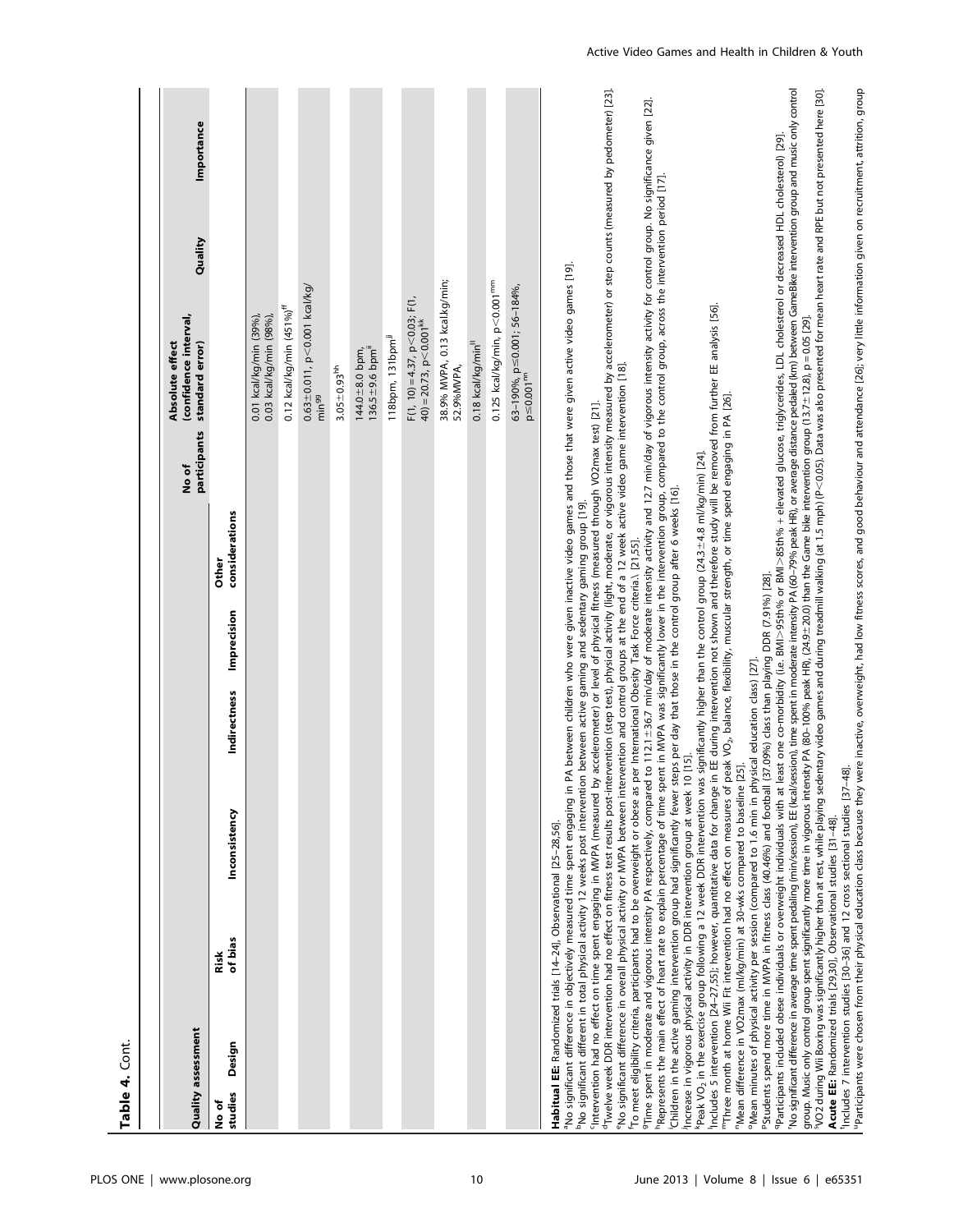Table 4. Cont. Table 4. Cont.

allocation [32]; participants were chosen from government subsidized elementary schools and therefore results may not be generalizable to the general public [36]; participants were only included if they already owned EyeTo allocation [32]; participants were chosen from government subsidized elementary schools and therefore results may not be generalizable to the general public [36]; participants were only included if they already owned EyeTo games [39]; participants were recruited from a convenience sample via University wide emails to faculty and staff, may not be representative to general population [43]; subsample of participants to complete ergospirometery games [39]; participants were recruited from a convenience sample via University wide emails to faculty and staff, may not be representative to general population [43]; subsample of participants to complete ergospirometery °EE (kj/kg/min) for Wii bowling, Wii tennis and Wii boxing respectively compared to 115.8±18.3 for sedentary video games (XBOX360). Boxing was associated with greater EE than the other games (p<0.05). Data also presented ,0.05). Data also presented <sup>as</sup>EE (kj/kg/min) for Wii yoga, Wii conditioning, Wii balance, Wii aerobics, treadmill walking and treadmill running respectively compared to 11.7±22.7 at rest and 113.526.3 for handheld gaming. Data also presented (but  $^{28}$ EE (kj/kg/min) for Wii yoga, Wii conditioning, Wii balance, Wii aerobics, treadmill walking and treadmill running respectively compared to 111.7±22.7 at rest and 113.526.3 for handheld gaming. Data also presented (b ee [kcal/min) playing 'knockout', 'homerun', 'dance UK', 'Groove' and AntiGrav respectively compared to 1.6±0.2 kcal/min playing a sedentary games and 1.3±0.2 at rest. VO2, HR, METs and activity monitor counts also measure "EE (kcal/min) playing 'knockout', 'homerun', 'dance UK', 'Groove' and AntiGrav respectively compared to 1.6±0.2 kcal/min playing a sedentary games and 1.3±0.2 at rest. VO2, HR, METs and activity monitor counts also meas Mean heart rate during Dance Central and Kinect Sports Boxing respectively. Heart rates were 53% and 70% higher than rest, respectively (p<0.001) and 34% and 48% higher than during sedentary video game play respectively  $<$ 0.001) and 34% and 48% higher than during sedentary video game play respectively ""EE while playing with EyeToy interactive video game was significantly higher than when using a handheld game, a gamepad, a keyboard or a wheel. Heart rate, minute ventlation, and oxygen uptake were also significantly mmEE while playing with EyeToy interactive video game was significantly higher than when using a handheld game, a gamepad, a keyboard or a wheel. Heart rate, minute ventilation, and oxygen uptake were also significantly "Percent increase in EE when participating in Will bowling, boxing, tennis, Will fit, skiing and step compared to rest and to sedentary video games respectively. Treadmill rumning (8.7±1.2 km/hr) was associated with a sign "Percent increase in EE when participating in Wii Wii Wii Wii Wii fully Wii fit, skiing and step compared to rest and to sedentary video games respectively. Treadmill ruming (8.7±1.2 km/hr) was associated with a significan (p<0.001) [45].<br>"Rate of EE while playing each of the traditional games was greater than the corresponding exergame; significant main effect as average intensity was 107% greater when children had access to traditional ind k Rate of EE while playing each of the traditional games was greater than the corresponding exergame; significant main effect as average intensity was 107% greater when children had access to traditional indoor games Mean heart rate during activities using EA SPORTS Active and Will Fit respectively were significantly higher than baseline measures of 107.1±18.6 bpm (with EA SPORTS Active) and 109.2±16.9 bpm (with Will Fit) [43]. il Mean heart rate during activities using EA SPORTS Active and Wii Fit respectively were significantly higher than baseline measures of 107.1±18.6 bpm (with EA SPORTS Active) and 109.2±16.9 bpm (with Wii Fit) [43]. <sup>bb</sup>Gardiovascular effort per hour of play (in beats per minute) compared to 104±17 bpm when playing a seating internet game (p<0.01). Results were not significant for girls or for bowling type games [36]  $<$ 0.01). Results were not significant for girls or for bowling type games [36]. "EE for active video games (Wii boxing, DDR thirteen, Cybex Trazer Goalie Wars, LightSpace Bug Invasion, Sportwall, Xavix J-mat) compared to 4.6 kJ/min at rest [30].<br>"EE (kcal/min) compared to rest (1.18±0.5 kcal/min) [3 FE (kJ/kg/min) for Wii bowling, Wii tennis and Wii boxing respectively compared to 125.5±13.7 for sedentary video games (XBOX360). For all games, EE was less than traditional version Graves [35]. 99EE while using a walking media station was significantly higher than rest and while playing a seated video game. Study reports similar results for V0<sub>2</sub> and heart rate but not reported here [41].  $^{99}$ EE while using a walking media station was significantly higher than rest and while playing a seated video game. Study reports similar results for V0<sub>2</sub> and heart rate but not reported here [41]. 'Increase in EE (kcal/hr/kg) of DDR and Will boxing (in boys and girls respectively) above rest compared to 3.0 times increase in EE associated with walking at 5.7 km/hr [32] for active video games (Wii boxing, DDR thirteen, Cybex Trazer Goalie Wars, LightSpace Bug Invasion, Sportwall, Xavix J-mat) compared to 4.6 kJ/min at rest [30]. harcease in EE (kcal/kg/min) above rest. This was higher in lean (3.50±0.71 kcal/kg/hr) than overweight/obese participants (2.42±0.85 kcal/kg/min) [42]. hhIncrease in EE (kcal/kg/min) above rest. This was higher in lean (3.5060.71 kcal/kg/hr) than overweight/obese participants (2.4260.85 kcal/kg/min) [42]. <sup>dd</sup>Increase in EE (kcal/hr/kg) above rest when playing Nintendo Wii Sports compared to playing sedentary video games (1.67±0.37(40%)), p<0.0001 [38]  $<$  0.0001 [38]. chosen from main sample based on 'ability to follow directions and complete measurements during main study - may bias towards fitter children [47]. chosen from main sample based on 'ability to follow directions and complete measurements during main study' - may bias towards fitter children [47]. greater increase in EE from rest than all active video games (442%). Results were also given for VO2peak, METs and HR but not presented here [48]. greater increase in EE from rest than all active video games (442%). Results were also given for VO2peak, METs and HR but not presented here [48]  $^{4d}$ lncrease in EE (kcal/hr/kg) above rest when playing Nintendo Wii Sports compared to playing sedentary video games (1.67±0.37(40%)), p jjMean heart rate during Dance Central and Kinect Sports Boxing respectively. Heart rates were 53% and 70% higher than rest, respectively (p  $\frac{c_{\rm P} }{c_{\rm P} c_{\rm P} c_{\rm P} c_{\rm P} c_{\rm P} c_{\rm P} c_{\rm P} c_{\rm P} c_{\rm P} c_{\rm P} c_{\rm P} c_{\rm P} c_{\rm P} c_{\rm P} c_{\rm P} c_{\rm P} c_{\rm P} c_{\rm P} c_{\rm P} c_{\rm P} c_{\rm P} c_{\rm P} c_{\rm P} c_{\rm P} c_{\rm P} d_{\rm P} c_{\rm P} d_{\rm P} c_{\rm P} d_{\rm P} c_{\rm P} d_{\rm P} c_{\rm P} d_{\rm P} c_{\rm P$  $\mathrm{^{ce}Percent}$  increase in EE above rest compared to 138 $\pm 40\%$  for treadmill walking at 1.5mph and 22 $\pm 12\%$  for sedentary video games [37]. ffIncreased in EE (kcal/kg/min and percent increase) above rest for seated bowling, XaviX bowling, and XaviX J-Mat respectively [40]. <sup>ff</sup>increased in EE (kcal/kg/min and percent increase) above rest for seated bowling, XaviX bowling, and XaviX J-Mat respectively [40]  $^{bb}$ Cardiovascular effort per hour of play (in beats per minute) compared to 104±17 bpm when playing a seating internet game (p llPercent of time children engaged in MVPA during 57.7min XaviX bowling session and 55.3 min Aerostep running session [46]. Percent of time children engaged in MVPA during 57.7min XavIX bowling session and 55.3 min Aerostep running session [46]. (basketball, boxing, golf, hockey) versus same version of exergame (Wii) [47]. (basketball, boxing, golf, hockey) versus same version of exergame (Wii) [47]. but not reported here) for VO2 (I/min) and HR (bpm) [33]. (but not reported here) for VO2 (l/min) and HR (bpm) [33]. higher (results presented in manuscript but not here) [44]. higher (results presented in manuscript but not here) [44]. "EE (kcal/min) compared to rest (1.18±0.5 kcal/min) [31]. reported here) for VO2 (I/min) and HR (bpm) [14]. reported here) for VO2 (l/min) and HR (bpm) [14]. [39]. but not reported here [39]. but not reported here  $<$  0.001) [45]. 出

Active Video Games and Health in Children & Youth

doi:10.1371/journal.pone.0065351.t004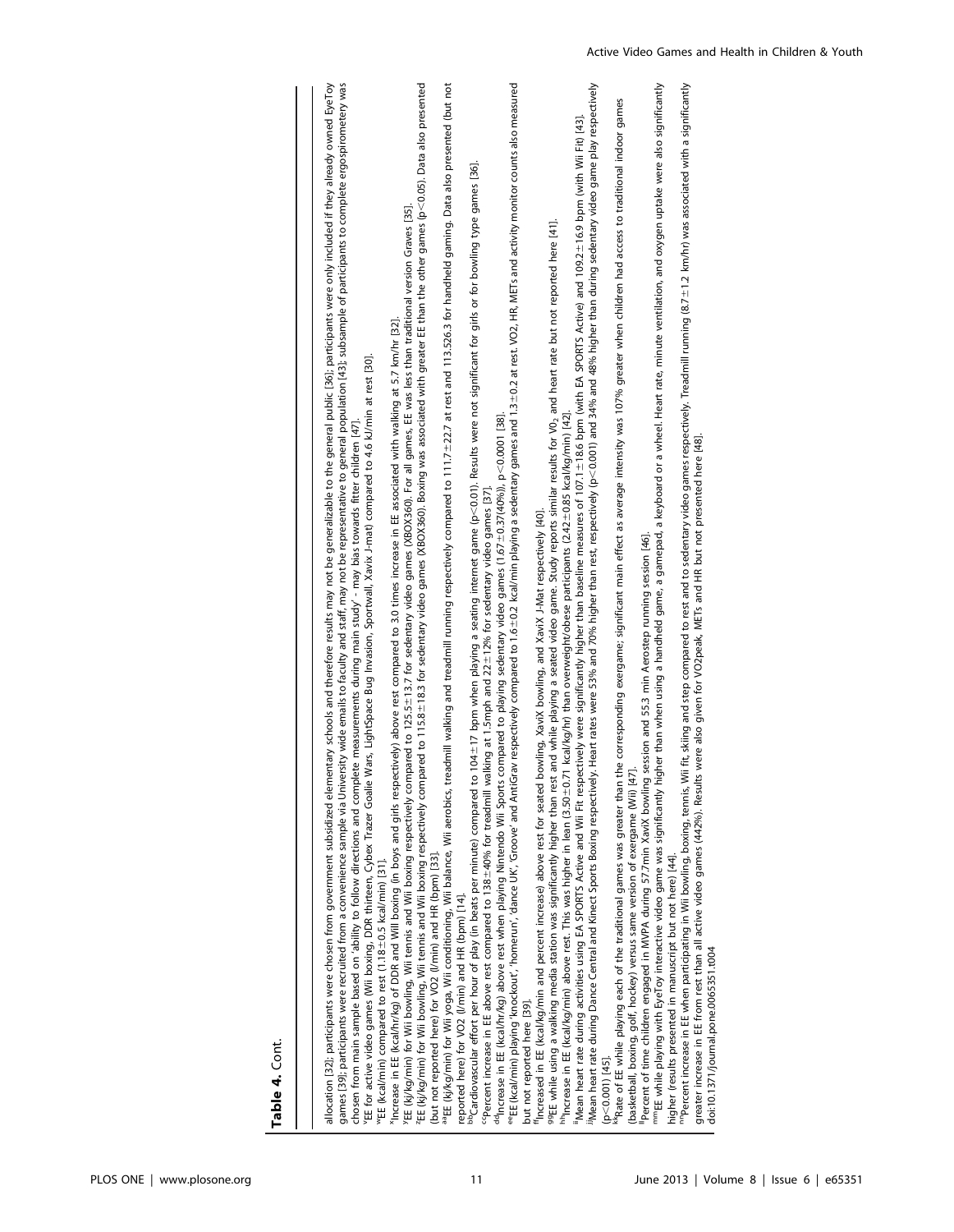| <b>Table</b>             |                                                               |                             | 5. Association between active video games and adh                                                                                                                                                                                                                                                                                                                                                                                                                                                                                                                                                                                                                                                                                                                                                                                                                                                                                                                                                                                                                                                             |                            |                           | erence and appeal in children and youth.                                                                                                                                                                     |                       |                                                                                                                                                                                                                                                                                                                                                                                                                                                                                                                                                                                                                                                                                                                                                                                                                                                                                                                                                                                                                                                                                                                                                                                                                                                                                                                                                                                                                                                                                                                                                                                                                                                                                                                                                                         |                  |            |
|--------------------------|---------------------------------------------------------------|-----------------------------|---------------------------------------------------------------------------------------------------------------------------------------------------------------------------------------------------------------------------------------------------------------------------------------------------------------------------------------------------------------------------------------------------------------------------------------------------------------------------------------------------------------------------------------------------------------------------------------------------------------------------------------------------------------------------------------------------------------------------------------------------------------------------------------------------------------------------------------------------------------------------------------------------------------------------------------------------------------------------------------------------------------------------------------------------------------------------------------------------------------|----------------------------|---------------------------|--------------------------------------------------------------------------------------------------------------------------------------------------------------------------------------------------------------|-----------------------|-------------------------------------------------------------------------------------------------------------------------------------------------------------------------------------------------------------------------------------------------------------------------------------------------------------------------------------------------------------------------------------------------------------------------------------------------------------------------------------------------------------------------------------------------------------------------------------------------------------------------------------------------------------------------------------------------------------------------------------------------------------------------------------------------------------------------------------------------------------------------------------------------------------------------------------------------------------------------------------------------------------------------------------------------------------------------------------------------------------------------------------------------------------------------------------------------------------------------------------------------------------------------------------------------------------------------------------------------------------------------------------------------------------------------------------------------------------------------------------------------------------------------------------------------------------------------------------------------------------------------------------------------------------------------------------------------------------------------------------------------------------------------|------------------|------------|
|                          |                                                               |                             |                                                                                                                                                                                                                                                                                                                                                                                                                                                                                                                                                                                                                                                                                                                                                                                                                                                                                                                                                                                                                                                                                                               |                            |                           |                                                                                                                                                                                                              |                       |                                                                                                                                                                                                                                                                                                                                                                                                                                                                                                                                                                                                                                                                                                                                                                                                                                                                                                                                                                                                                                                                                                                                                                                                                                                                                                                                                                                                                                                                                                                                                                                                                                                                                                                                                                         |                  |            |
|                          | Quality assessment                                            |                             |                                                                                                                                                                                                                                                                                                                                                                                                                                                                                                                                                                                                                                                                                                                                                                                                                                                                                                                                                                                                                                                                                                               |                            |                           |                                                                                                                                                                                                              | participants<br>No of | Absolute effect (confidence interval, standard<br>error)                                                                                                                                                                                                                                                                                                                                                                                                                                                                                                                                                                                                                                                                                                                                                                                                                                                                                                                                                                                                                                                                                                                                                                                                                                                                                                                                                                                                                                                                                                                                                                                                                                                                                                                | Quality          | Importance |
| studies<br>No of         | Design                                                        |                             | Risk of bias Inconsistency                                                                                                                                                                                                                                                                                                                                                                                                                                                                                                                                                                                                                                                                                                                                                                                                                                                                                                                                                                                                                                                                                    | Indirectness               | Imprecision               | considerations<br>Other                                                                                                                                                                                      |                       |                                                                                                                                                                                                                                                                                                                                                                                                                                                                                                                                                                                                                                                                                                                                                                                                                                                                                                                                                                                                                                                                                                                                                                                                                                                                                                                                                                                                                                                                                                                                                                                                                                                                                                                                                                         |                  |            |
|                          |                                                               |                             | Adherence (age range between 9 and 12 years, intervention between 6 and 12 weeks,                                                                                                                                                                                                                                                                                                                                                                                                                                                                                                                                                                                                                                                                                                                                                                                                                                                                                                                                                                                                                             |                            |                           |                                                                                                                                                                                                              |                       | adherence measured through times self-report logs and computer memory chips).                                                                                                                                                                                                                                                                                                                                                                                                                                                                                                                                                                                                                                                                                                                                                                                                                                                                                                                                                                                                                                                                                                                                                                                                                                                                                                                                                                                                                                                                                                                                                                                                                                                                                           |                  |            |
| $\infty$                 | <b>RCT</b>                                                    | No serious<br>risk of bias  | No serious<br>inconsistency <sup>a, b, c</sup>                                                                                                                                                                                                                                                                                                                                                                                                                                                                                                                                                                                                                                                                                                                                                                                                                                                                                                                                                                                                                                                                | indirectness<br>No serious | No serious<br>imprecision | None                                                                                                                                                                                                         | 208                   | $MD = 9.95$ , $p = 0.01$ , $MD = 9.96$ , $p = 0.01d$                                                                                                                                                                                                                                                                                                                                                                                                                                                                                                                                                                                                                                                                                                                                                                                                                                                                                                                                                                                                                                                                                                                                                                                                                                                                                                                                                                                                                                                                                                                                                                                                                                                                                                                    | H9H ⊕⊕⊕          | CRITICAL   |
|                          |                                                               |                             |                                                                                                                                                                                                                                                                                                                                                                                                                                                                                                                                                                                                                                                                                                                                                                                                                                                                                                                                                                                                                                                                                                               |                            |                           |                                                                                                                                                                                                              |                       | $MD = -14.02$ , $p = 0.05$ , $MD = -18.98$ , $p = 0.003$ <sup>e</sup>                                                                                                                                                                                                                                                                                                                                                                                                                                                                                                                                                                                                                                                                                                                                                                                                                                                                                                                                                                                                                                                                                                                                                                                                                                                                                                                                                                                                                                                                                                                                                                                                                                                                                                   |                  |            |
|                          |                                                               |                             |                                                                                                                                                                                                                                                                                                                                                                                                                                                                                                                                                                                                                                                                                                                                                                                                                                                                                                                                                                                                                                                                                                               |                            |                           |                                                                                                                                                                                                              |                       | 0.14 hr/d; 0.25 hr/d; 0.37 hr/d; 0.25 hr/d                                                                                                                                                                                                                                                                                                                                                                                                                                                                                                                                                                                                                                                                                                                                                                                                                                                                                                                                                                                                                                                                                                                                                                                                                                                                                                                                                                                                                                                                                                                                                                                                                                                                                                                              |                  |            |
|                          |                                                               |                             |                                                                                                                                                                                                                                                                                                                                                                                                                                                                                                                                                                                                                                                                                                                                                                                                                                                                                                                                                                                                                                                                                                               |                            |                           |                                                                                                                                                                                                              |                       | week 1 = 147 $\pm$ 145 mpw, week 10 = 60 $\pm$ 61 mpw <sup>9</sup>                                                                                                                                                                                                                                                                                                                                                                                                                                                                                                                                                                                                                                                                                                                                                                                                                                                                                                                                                                                                                                                                                                                                                                                                                                                                                                                                                                                                                                                                                                                                                                                                                                                                                                      |                  |            |
|                          |                                                               |                             |                                                                                                                                                                                                                                                                                                                                                                                                                                                                                                                                                                                                                                                                                                                                                                                                                                                                                                                                                                                                                                                                                                               |                            |                           |                                                                                                                                                                                                              |                       | $MD = -52$ min/day $Cl:-101, -2, p=0.04h$                                                                                                                                                                                                                                                                                                                                                                                                                                                                                                                                                                                                                                                                                                                                                                                                                                                                                                                                                                                                                                                                                                                                                                                                                                                                                                                                                                                                                                                                                                                                                                                                                                                                                                                               |                  |            |
| 4                        | Observational<br>study <sup>i, j</sup>                        | risk of bias<br>No serious  | inconsistency <sup>k</sup><br>No serious                                                                                                                                                                                                                                                                                                                                                                                                                                                                                                                                                                                                                                                                                                                                                                                                                                                                                                                                                                                                                                                                      | indirectness<br>No serious | imprecision<br>No serious | None                                                                                                                                                                                                         | 158                   | 45% <sup>m</sup>                                                                                                                                                                                                                                                                                                                                                                                                                                                                                                                                                                                                                                                                                                                                                                                                                                                                                                                                                                                                                                                                                                                                                                                                                                                                                                                                                                                                                                                                                                                                                                                                                                                                                                                                                        | <b>MO1OO⊕⊕</b>   | CRITICAL   |
|                          | Enjoyment Scale                                               |                             |                                                                                                                                                                                                                                                                                                                                                                                                                                                                                                                                                                                                                                                                                                                                                                                                                                                                                                                                                                                                                                                                                                               |                            |                           |                                                                                                                                                                                                              |                       | Appeal (age range between7 and 17 years, data collected over single session to 10 week intervention, appeal measured through qualitative measures, likert scales, and scores on the Physical Activity                                                                                                                                                                                                                                                                                                                                                                                                                                                                                                                                                                                                                                                                                                                                                                                                                                                                                                                                                                                                                                                                                                                                                                                                                                                                                                                                                                                                                                                                                                                                                                   |                  |            |
| $\sim$                   | <b>PCT</b>                                                    | risk of bias<br>No serious  | inconsistency <sup>n</sup><br>No serious                                                                                                                                                                                                                                                                                                                                                                                                                                                                                                                                                                                                                                                                                                                                                                                                                                                                                                                                                                                                                                                                      | indirectness<br>No serious | imprecision<br>No serious | None                                                                                                                                                                                                         | 138                   |                                                                                                                                                                                                                                                                                                                                                                                                                                                                                                                                                                                                                                                                                                                                                                                                                                                                                                                                                                                                                                                                                                                                                                                                                                                                                                                                                                                                                                                                                                                                                                                                                                                                                                                                                                         | MODERATE<br>9⊕⊕  | CRITICAL   |
| $\overline{\phantom{a}}$ | Observational<br>study <sup>o, p, q</sup>                     | risk of bias"<br>No serious | inconsistency<br>No serious                                                                                                                                                                                                                                                                                                                                                                                                                                                                                                                                                                                                                                                                                                                                                                                                                                                                                                                                                                                                                                                                                   | indirectness<br>No serious | imprecision<br>No serious | None                                                                                                                                                                                                         | 440                   | $F(5, 30) = 19.68$ , $p < 0.001$ <sup>5</sup> $F(2, 558) = 3.70$<br>$p < 0.05$ ; F(2, 558) = 13.27, $p < 0.01$ <sup>e</sup>                                                                                                                                                                                                                                                                                                                                                                                                                                                                                                                                                                                                                                                                                                                                                                                                                                                                                                                                                                                                                                                                                                                                                                                                                                                                                                                                                                                                                                                                                                                                                                                                                                             | $MOD 100 \oplus$ | CRITICAL   |
|                          |                                                               |                             |                                                                                                                                                                                                                                                                                                                                                                                                                                                                                                                                                                                                                                                                                                                                                                                                                                                                                                                                                                                                                                                                                                               |                            |                           |                                                                                                                                                                                                              |                       | $78.6 \pm 15.0$ ; $78.8 \pm 16.9$ ; $84.3 \pm 15.1$ ; $90.4 \pm 9.8$ ; $65.5 \pm 17.1$ ;<br>$59.8 + 24.8^{\circ}$                                                                                                                                                                                                                                                                                                                                                                                                                                                                                                                                                                                                                                                                                                                                                                                                                                                                                                                                                                                                                                                                                                                                                                                                                                                                                                                                                                                                                                                                                                                                                                                                                                                       |                  |            |
|                          |                                                               |                             |                                                                                                                                                                                                                                                                                                                                                                                                                                                                                                                                                                                                                                                                                                                                                                                                                                                                                                                                                                                                                                                                                                               |                            |                           |                                                                                                                                                                                                              |                       | $F(1, 40) = 17.8$ , $p < 0.001$ ; $F(1, 40) = 10.81$ ,<br>$p < 0.002$ ; F(1, 40) = 43.57, 8.5 ± 1.8 cm <sup>v</sup>                                                                                                                                                                                                                                                                                                                                                                                                                                                                                                                                                                                                                                                                                                                                                                                                                                                                                                                                                                                                                                                                                                                                                                                                                                                                                                                                                                                                                                                                                                                                                                                                                                                     |                  |            |
|                          |                                                               |                             |                                                                                                                                                                                                                                                                                                                                                                                                                                                                                                                                                                                                                                                                                                                                                                                                                                                                                                                                                                                                                                                                                                               |                            |                           |                                                                                                                                                                                                              |                       | p<0.001 <sup>w</sup>                                                                                                                                                                                                                                                                                                                                                                                                                                                                                                                                                                                                                                                                                                                                                                                                                                                                                                                                                                                                                                                                                                                                                                                                                                                                                                                                                                                                                                                                                                                                                                                                                                                                                                                                                    |                  |            |
|                          | overweight participants [46].<br>$0.59$ min; $P = 0.06$ [21]. |                             | intervention group had significantly fewer steps per day than during the first week) [17].<br>intervention group had significantly fewer steps per day than during the first week) [16].<br>Adherence: Randomized trials [15-18,21,35,49,50], observational studies [25,46,51]<br><sup>ap</sup> laying time for both an interactive dance video game decreased in both the<br><sup>d</sup> For the first week of the intervention, children in the active gaming group<br>but this did not reach significance (MD = $-44$ min/day, CI: $-92$ , 2, $p = 0.06$ [<br>On average, no significant difference in time spent playing interactive versus<br>Size of TV, absence or other (sedentary) video games, and participation by<br>Number of participants at 30 weeks reported here. Number of participants<br>Includes 2 intervention studies [23,49] and one cross-sectional study [46].<br>"Percentage of children who had 'lost interest' in DDR by 3 months [24].<br>Only qualitative data available and not included in this table [51].<br>problems with the game and found that it became boring [49]. | 18].                       |                           | <sup>9</sup> Mean use (minutes per week) of DDR at week 1 (peak usage) and week 10. Usage never reached 'prescribed' level of 120 minutes per week [15].<br>at baseline = $28$ and at 12 weeks = $25$ $[24]$ |                       | Adjusted change score between intervention and control groups showing a decrease in sedentary video games and an increase in active video games at 6 and 12 weeks; decrease in sedentary video game playing at 6 weeks (score<br>online bowling or running game; however, non-overweight children spent more time on both interactive bowling (p>0.05) and running (p>0.01) than<br>home and multiplayer groups over the 12 week intervention but the change didn't reach significance; qualitative reports suggest that kids had technical<br>Mean difference in average time spent playing active games (compared to inactive games) between intervention and control groups. Children in the intervention group also tended to spend less total time playing video games,<br><sup>b</sup> Children in the intervention and control group both decreased their time spent playing sedentary games, but the children in the control group decreased this time more, but did not reach significance (29.39 min; 95% CI:<br>had more steps than children in the control group (52.9 steps/min compared to 46.5 steps/min). At the midpoint and end of study children in the<br><sup>e</sup> For the first week of the intervention, children in the active gaming group had more steps than children in the control group (52.9 steps/min compared to 46.5 steps/min). At the midpoint and of study children in the<br>others (parents, siblings, friends) were not significant predictors for time spent playing DDR or engaging in PA after 10-week intervention [50].<br>increased at 12 weeks showing a detrimental effect of the intervention, data not reported); decrease in TV viewing at 12 weeks; increase in total video game playing at 6 and 12 weeks [34]. |                  |            |
|                          |                                                               |                             | Appeal: One randomized trials [20], observational studies [27,28,30,31,35,47,52].                                                                                                                                                                                                                                                                                                                                                                                                                                                                                                                                                                                                                                                                                                                                                                                                                                                                                                                                                                                                                             |                            |                           |                                                                                                                                                                                                              |                       |                                                                                                                                                                                                                                                                                                                                                                                                                                                                                                                                                                                                                                                                                                                                                                                                                                                                                                                                                                                                                                                                                                                                                                                                                                                                                                                                                                                                                                                                                                                                                                                                                                                                                                                                                                         |                  |            |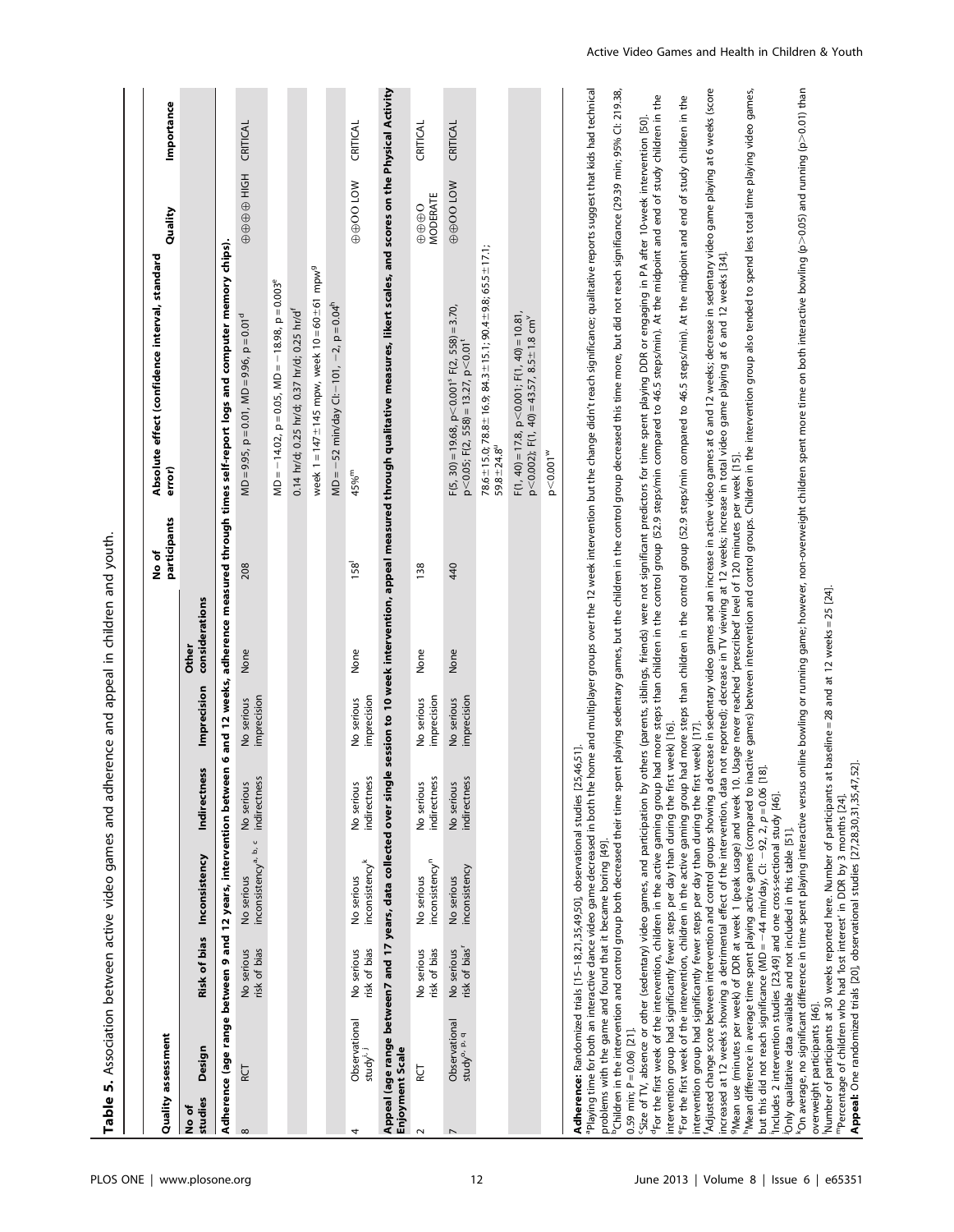| Ū      |
|--------|
|        |
| L<br>r |
| d<br>J |
| r      |
| t      |
|        |

| "Children reported that they like AVG because they"didn't have to go outside" and "doing activities that you wouldn't normally be able to do". Things they didn't like were related to specific games such as "computer compet<br>would scream things", "I couldn't understand a character", "didn't have anyone to play with" or "didn't like difficulty level". No specific data reported [20].                                                                                                                                                    |
|------------------------------------------------------------------------------------------------------------------------------------------------------------------------------------------------------------------------------------------------------------------------------------------------------------------------------------------------------------------------------------------------------------------------------------------------------------------------------------------------------------------------------------------------------|
| "Data not reported, but the students preferred Wii bowling, boxing and DDR. The teacher reported that the exergaming was beneficial to the students, that it resulted in more student engagement, and they listened to instruc<br>$^{\rm E}$ Specific data not presented in paper. Boys enjoyed Wii boxing, Xavix J-mat more than girls (p≤0.05). Those with higher BMI enjoyed Sportwall more than those with a lower BMI (p≤0.05) [30].<br>, [47].<br><sup>o</sup> Includes 6 intervention studies [27,28,30,31,35,52] and 1 cross sectional study |
| Participants were chosen from their physical education class because they were inactive, overweight, had low fitness scores, and good behaviour and attendance [27]; Subsample of participants to complete ergospirometery was<br>measurements during main study' - may bias towards fitter children [47].<br>chosen from main sample based on 'ability to follow directions and complete                                                                                                                                                            |
| 'Students reported higher intrinsic motivation and identified requlation towards fitness class than DDR [28].<br><sup>s</sup> Children liked DDR or DDR+video controller more than dance+music or dance+video conditions [52].                                                                                                                                                                                                                                                                                                                       |
| Vii balance, Wii aerobics, treadmill walking and treadmill running respectively compared to 60.8±18.8 for handheld gaming. Scores were significantly<br>it (p = 0.029) compared to handheld games. Treadmill walking was significantly different from Wii balance, Wii aerobics (p≤0.05). Treadmill running<br>higher for Wii balance, Will conditioning, and Will aerobics (p $\leq$ 0.003) and Wii I<br>"Scores on the Physical Activity Enjoyment Scale (PACES) for Wil conditioning, \                                                           |
| "Rating of 'liking' on a visual analog scale. Participants rated Wii Boxing significantly higher than sedentary video games or treadmill walking (p<0.05) [30].<br>was significantly different from Wii balance, Wii aerobics (p < 0.035) [35].                                                                                                                                                                                                                                                                                                      |
| "Children liked traditional mini indoor basketball more than the exergame version be exergame version of golf more than indoor mini golf. Children spent an average of 87% more time play given access to<br>exergames than indoor traditional games [47].                                                                                                                                                                                                                                                                                           |
| doi:10.1371/journal.pone.0065351.t005                                                                                                                                                                                                                                                                                                                                                                                                                                                                                                                |

|      | ]<br>-                                                                            |
|------|-----------------------------------------------------------------------------------|
|      | I                                                                                 |
|      |                                                                                   |
|      |                                                                                   |
|      |                                                                                   |
|      |                                                                                   |
|      | ֖֖֖֖֚֚֚֚֚֚֬                                                                       |
|      |                                                                                   |
|      |                                                                                   |
|      |                                                                                   |
|      |                                                                                   |
|      |                                                                                   |
|      |                                                                                   |
|      |                                                                                   |
| isan |                                                                                   |
|      |                                                                                   |
|      |                                                                                   |
|      |                                                                                   |
|      |                                                                                   |
|      |                                                                                   |
|      |                                                                                   |
|      |                                                                                   |
|      | י<br>גוני הוני הוני הוני הוני<br>ג                                                |
|      |                                                                                   |
|      |                                                                                   |
|      |                                                                                   |
|      |                                                                                   |
|      |                                                                                   |
|      |                                                                                   |
|      |                                                                                   |
|      | $\vdots$                                                                          |
|      |                                                                                   |
|      |                                                                                   |
|      |                                                                                   |
|      |                                                                                   |
|      |                                                                                   |
|      |                                                                                   |
|      |                                                                                   |
|      |                                                                                   |
|      |                                                                                   |
|      |                                                                                   |
|      | ֘֒                                                                                |
|      |                                                                                   |
|      |                                                                                   |
|      |                                                                                   |
|      |                                                                                   |
|      | ֘֝֬                                                                               |
|      |                                                                                   |
|      | ֧֧֧֧֧֧֧֧ׅ֧֧ׅ֧֧֧֧֧֧֧֧֧֧֧֚֚֚֚֚֚֚֚֚֚֚֚֚֚֚֚֚֚֚֚֚֝֝֓֝֬֝֬֝֬֝֬֝֬֜֓֓֝֬֜֓֝֬֝֬֝֬֝֬֝֬֝֬֝֬֝֬֬ |

| Quality assessment |                                     |                                                                                                                                                                                                                                                                                                                                                                                                                                                                                                                                                                                                             |                            |                                        |                      | No of        | Absolute effect<br>(confidence<br>standard<br>interval, | Quality         |            |
|--------------------|-------------------------------------|-------------------------------------------------------------------------------------------------------------------------------------------------------------------------------------------------------------------------------------------------------------------------------------------------------------------------------------------------------------------------------------------------------------------------------------------------------------------------------------------------------------------------------------------------------------------------------------------------------------|----------------------------|----------------------------------------|----------------------|--------------|---------------------------------------------------------|-----------------|------------|
| No of studies      | Design                              | <b>Risk of bias Inconsistency</b>                                                                                                                                                                                                                                                                                                                                                                                                                                                                                                                                                                           | <b>Indirectness</b>        | Imprecision                            | Other considerations | participants | error)                                                  |                 | Importance |
|                    |                                     | Adherence and appeal (age range between birth and 16 years, measured through injury statistics and adverse events.                                                                                                                                                                                                                                                                                                                                                                                                                                                                                          |                            |                                        |                      |              |                                                         |                 |            |
|                    | Observational<br>study <sup>a</sup> | of bias <sup>b</sup> inconsistency <sup>c</sup><br>Serious risk No serious                                                                                                                                                                                                                                                                                                                                                                                                                                                                                                                                  | indirectness<br>No serious | imprecision <sup>a</sup><br>No serious | None                 | $25^e$       | 7, 6, 4, 19, 1, 1 <sup>†</sup>                          | 000<br>VERY LOW | CRITICAL   |
|                    |                                     | PAII 4 participants were regular clients in the author's chiropractic clinic; they were all given a brief examination when they presented new symptoms and treated accordingly [54].<br>"Participants were briefly examined when they presented with new symptoms, possible that new symptoms were not directly related to Wii, no quantitative data presented [54].<br>"Of 8 serious adverse events reported during the three month study, none were deemed related to the study intervention (EyeToy) [21].<br><sup>a</sup> Includes 1 intervention study [21], 1 case report [54], and 1 cross sectional | study [53].                |                                        |                      |              |                                                         |                 |            |

<sup>-p</sup>articipants were briefly examined when they presented with new symptoms, possible that new symptoms were not directly related to Wii, no quantitative data presented [54].<br>"Represents cases (i.e. number) of injury assoc "Participants were briefly examined when they presented with new symptoms, possible that new symptoms were not directly related to Wii, no quantitative data presented [54].<br>"Represents cases (i.e. number) of injury associa were from birth to 15 years and 8 in those aged 16–30+ years [53].<br>Represents number of injuries from being hit or hitting another object during the game (33%); strains or sprains (29%); contusions (19%); lacerations (19%)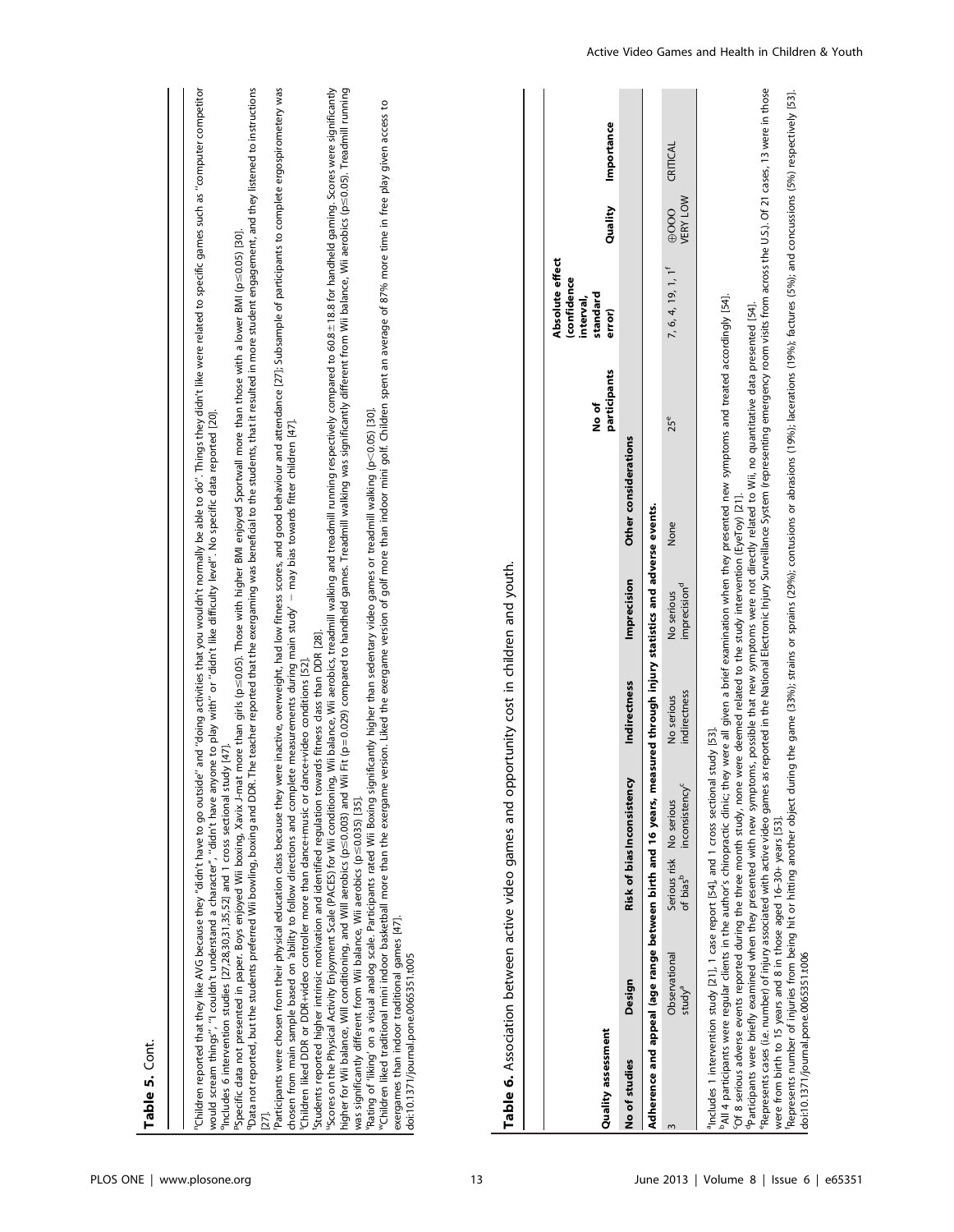|                                           |                                                                                                                                                      |                                             | Table 7. Association between active video games and adi                                                                                                                                                                                                                                                                                       |                            | iposity in children and youth. |                                                                                                                                                                                                                                                                                                                                                                                                                                                                                                                                                                        |                            |                                                                                                                                                                                                                                                                                                                                                                                                                                                                                                                                                                                                                                                                                                                                                                                                                                                                                                                                                                                                                                                                                                                                                                                                                                                                |                                     |  |
|-------------------------------------------|------------------------------------------------------------------------------------------------------------------------------------------------------|---------------------------------------------|-----------------------------------------------------------------------------------------------------------------------------------------------------------------------------------------------------------------------------------------------------------------------------------------------------------------------------------------------|----------------------------|--------------------------------|------------------------------------------------------------------------------------------------------------------------------------------------------------------------------------------------------------------------------------------------------------------------------------------------------------------------------------------------------------------------------------------------------------------------------------------------------------------------------------------------------------------------------------------------------------------------|----------------------------|----------------------------------------------------------------------------------------------------------------------------------------------------------------------------------------------------------------------------------------------------------------------------------------------------------------------------------------------------------------------------------------------------------------------------------------------------------------------------------------------------------------------------------------------------------------------------------------------------------------------------------------------------------------------------------------------------------------------------------------------------------------------------------------------------------------------------------------------------------------------------------------------------------------------------------------------------------------------------------------------------------------------------------------------------------------------------------------------------------------------------------------------------------------------------------------------------------------------------------------------------------------|-------------------------------------|--|
|                                           |                                                                                                                                                      |                                             |                                                                                                                                                                                                                                                                                                                                               |                            |                                |                                                                                                                                                                                                                                                                                                                                                                                                                                                                                                                                                                        |                            |                                                                                                                                                                                                                                                                                                                                                                                                                                                                                                                                                                                                                                                                                                                                                                                                                                                                                                                                                                                                                                                                                                                                                                                                                                                                |                                     |  |
|                                           | Quality assessment                                                                                                                                   |                                             |                                                                                                                                                                                                                                                                                                                                               |                            |                                |                                                                                                                                                                                                                                                                                                                                                                                                                                                                                                                                                                        | participants<br>a<br>No of | Absolute effect (confidence interval, standard<br>error)                                                                                                                                                                                                                                                                                                                                                                                                                                                                                                                                                                                                                                                                                                                                                                                                                                                                                                                                                                                                                                                                                                                                                                                                       | Importance<br>Quality               |  |
| studies<br>No of                          | Design                                                                                                                                               | <b>Risk of bias</b>                         | Inconsistency                                                                                                                                                                                                                                                                                                                                 | <b>Indirectness</b>        | Imprecision                    | considerations<br>Other                                                                                                                                                                                                                                                                                                                                                                                                                                                                                                                                                |                            |                                                                                                                                                                                                                                                                                                                                                                                                                                                                                                                                                                                                                                                                                                                                                                                                                                                                                                                                                                                                                                                                                                                                                                                                                                                                |                                     |  |
|                                           |                                                                                                                                                      |                                             | Adiposity (mean age between 8 and 17 years, intervention studies                                                                                                                                                                                                                                                                              |                            |                                |                                                                                                                                                                                                                                                                                                                                                                                                                                                                                                                                                                        |                            | were between 10 weeks and 6 months long, adiposity measured through BMI, BMI z-score, % body fat, weight gain)                                                                                                                                                                                                                                                                                                                                                                                                                                                                                                                                                                                                                                                                                                                                                                                                                                                                                                                                                                                                                                                                                                                                                 |                                     |  |
|                                           | RCT <sup>a</sup>                                                                                                                                     | risk of bias<br>No serious                  | inconsistency <sup>b</sup><br>No serious                                                                                                                                                                                                                                                                                                      | indirectness<br>No serious | imprecision<br>No serious      | None                                                                                                                                                                                                                                                                                                                                                                                                                                                                                                                                                                   | $508^c$                    | $-0.30$ (Cl: $-0.56$ , $-0.04$ ) p<0.0001;<br>$-0.41$ (Cl: $-1.19$ , 0.36) p<0.0001 <sup>f</sup><br>$-0.24$ Cl: $-0.44$ , $-0.04$ , $p = 0.02$ <sup>e</sup><br>$MD = -1.4$ cm $Cl:-2.68$ , $-0.04$ ,<br>$42.111.7$ %BF, $43.5 \pm 7.8$ %BF <sup>d</sup><br>$0.91 \pm 1.54$ lbs, $2.43 \pm 1.80$ lbs,<br>$p = 0.0179$<br>$p = 0.04^{h}$                                                                                                                                                                                                                                                                                                                                                                                                                                                                                                                                                                                                                                                                                                                                                                                                                                                                                                                         | H<br>A<br>⊕⊕⊕<br>H <sub>O</sub> H   |  |
| $\sim$                                    | Observational<br>study <sup>1</sup>                                                                                                                  | serious<br>risk of<br>bias<br>$\frac{1}{2}$ | inconsistency $^{j,k,\,l}$<br>No serious                                                                                                                                                                                                                                                                                                      | indirectness<br>No serious | imprecision<br>No serious      | None                                                                                                                                                                                                                                                                                                                                                                                                                                                                                                                                                                   | 53 <sup>m</sup>            |                                                                                                                                                                                                                                                                                                                                                                                                                                                                                                                                                                                                                                                                                                                                                                                                                                                                                                                                                                                                                                                                                                                                                                                                                                                                | <b>IMPORTANT</b><br>$\oplus$<br>LOW |  |
| respectively) [29].<br>intervention [23]. | No significant effect of 30-wk DDR intervention on BMI [26].<br>Includes 3 intervention studies [25,26,56].<br>doi:10.1371/journal.pone.0065351.t007 |                                             | Three month at home Wii Fit intervention had no effect on measures of body fat % or BMI [25].<br><sup>a</sup> Maddison [20] and Maddison [55] used data from the same study sample;<br>When adjusted for baseline BMI z-score, DDR ise was not associated with<br>Randomized trials [15,18,20,22,23,28,55], observational studies [24,25,56]. |                            |                                | °Weight gain in intervention and control groups after 12 week DDR physical activity intervention [28].<br>"Mean difference in waist circumference from baseline to end of 12 week active gaming intervention between intervention<br>Difference in BMI and %body fat respectively between intervention and control group when controlled for aerobic fitness level [55].<br>change in BMI from baseline at either 3 or 6 months [56].<br>"At 24 weeks, active gaming intervention group had significant decreases in BMI and zBMI (-0.06 C1: -0.12, 0.00; P=0.04) [20] |                            | "Number of participants at 30 weeks included here (number of participants at baseline = 28 and at 12 weeks = 25) [26]; to be included, participants had to be above the 95 percentile and recruited through a pediatric obesit<br><sup>a</sup> post-intervention % body fat in music and GameBike group, respectively. GameBike group had a larger decrease in body fat (%) than group that exercised to music alone (pre-intervention body fat %=45.2±9.6 and 43.7±11.8,<br>'Participants included obese individuals or overweight individuals with at least one co-morbidity (i.e. BMI>95th% + BMI>95th% + elevated glucose, triglycerides, LDL cholesterol or decreased HDL cholesterol) [28]; to meet<br><sup>b</sup> There was no significant difference between change in BMI in intervention and control group after a 10-week DDR intervention [15]; the intervention had no significant effect on participant's weight over a 12 week DDR<br>eligibility criteria, participants had to be overweight or obese as per International Obesity Task Force criteria [20,54]; participants were required to be above the 85 <sup>th</sup> percentile for BMI [24].<br>results will be presented separately but number of participants is only counted once. |                                     |  |
|                                           |                                                                                                                                                      |                                             |                                                                                                                                                                                                                                                                                                                                               |                            |                                |                                                                                                                                                                                                                                                                                                                                                                                                                                                                                                                                                                        |                            |                                                                                                                                                                                                                                                                                                                                                                                                                                                                                                                                                                                                                                                                                                                                                                                                                                                                                                                                                                                                                                                                                                                                                                                                                                                                |                                     |  |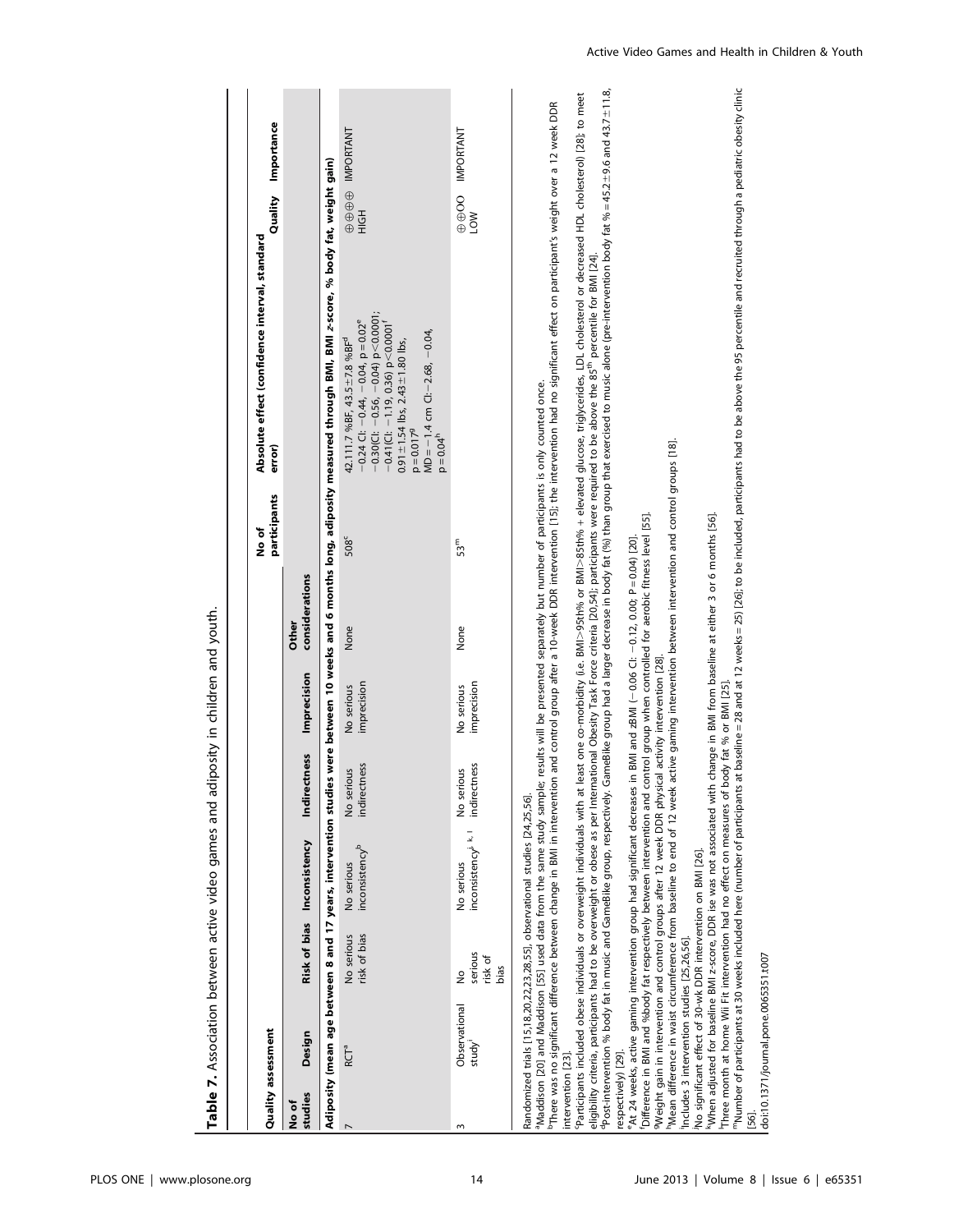| Quality assessment |                                                                                                                                                                                                                                                                                                                                                                                                                                                                                                                                                                                                                                                                                                                 |                            |                                          |                                                  |                           |                                | participants<br>No of | Absolute effect (confidence<br>interval, standard error)                                                                                                                                                                                                                                                                                                                                                                                                                                                                                                                                                        | Quality                                                             | Importance |
|--------------------|-----------------------------------------------------------------------------------------------------------------------------------------------------------------------------------------------------------------------------------------------------------------------------------------------------------------------------------------------------------------------------------------------------------------------------------------------------------------------------------------------------------------------------------------------------------------------------------------------------------------------------------------------------------------------------------------------------------------|----------------------------|------------------------------------------|--------------------------------------------------|---------------------------|--------------------------------|-----------------------|-----------------------------------------------------------------------------------------------------------------------------------------------------------------------------------------------------------------------------------------------------------------------------------------------------------------------------------------------------------------------------------------------------------------------------------------------------------------------------------------------------------------------------------------------------------------------------------------------------------------|---------------------------------------------------------------------|------------|
| No of studies      | Design                                                                                                                                                                                                                                                                                                                                                                                                                                                                                                                                                                                                                                                                                                          |                            | Risk of bias Inconsistency               | <b>Indirectness</b>                              | Imprecision               | considerations<br><b>Other</b> |                       |                                                                                                                                                                                                                                                                                                                                                                                                                                                                                                                                                                                                                 |                                                                     |            |
|                    | rate, cholesterol (HDL, LDL, total CHL, triglycerides), measures of                                                                                                                                                                                                                                                                                                                                                                                                                                                                                                                                                                                                                                             |                            |                                          | insulin sensitivity (e.g. fasting insulin, HOMA) |                           |                                |                       | Cardiometabolic health indicators (age range between 7 and 17 years, intervention 10–30 weeks long, cardiometabolic health indicators measured through blood pressure (DBP, SBP), resting heart                                                                                                                                                                                                                                                                                                                                                                                                                 |                                                                     |            |
|                    | <b>NO</b>                                                                                                                                                                                                                                                                                                                                                                                                                                                                                                                                                                                                                                                                                                       | risk of bias<br>No serious | inconsistency<br>Serious                 | indirectness<br>No serious                       | imprecision<br>No serious | None                           | 61 <sup>a</sup>       | 84.4 $\pm$ 7.3 mmHg, p $>$ 0.05°<br>3.8 $\pm$ 0.6 mmol/L, 4.1 $\pm$ 0.9<br>mmol/L <sup>b</sup>                                                                                                                                                                                                                                                                                                                                                                                                                                                                                                                  | MODERATE<br>$\begin{matrix} 0 \\ \oplus \oplus \oplus \end{matrix}$ | IMPORTANT  |
|                    | Observational<br>study <sup>a</sup>                                                                                                                                                                                                                                                                                                                                                                                                                                                                                                                                                                                                                                                                             | risk of bias<br>No serious | inconsistency <sup>e</sup><br>No serious | indirectness<br>No serious                       | imprecision<br>No serious | None                           | 23 <sup>f</sup>       |                                                                                                                                                                                                                                                                                                                                                                                                                                                                                                                                                                                                                 | MOT OO⊕⊕                                                            | IMPORTANT  |
|                    | cholesterol = 4.0±0.7 and 4.5±0.7, respectively). No difference on HDL, LDL, total cholesterol to HDL ration, fasting blood glucose, fasting insulin or triglycerides [29].<br>"No effect of 30-week DDR intervention on measures of blood pressure, fasting glucose, total, HDL, or LDL cholesterol or triglycerides post intervention [25].<br>triglycerides) or measures of insulin sensitivity (insulin, HOMA) between intervention and control groups after a 12 week DDR intervention [24].<br><sup>a</sup> Participants included obese individuals or overweight individuals with at<br>Randomized trials [24,29], observational studies [25].<br><sup>d</sup> Includes 1 prospective cohort study [25]. |                            |                                          |                                                  |                           |                                |                       | 'Significant decrease in mean arterial pressure in exercise group (no change in control group). However, there was no significant difference between blood pressure (DBP, SBP), resting heart rate, cholesterol (HDL, LDL, tot<br>least one co-morbidity (i.e. BMI>95th% or BMI>85th% + elevated glucose, triglycerides, LDL cholesterol or decreased HDL cholesterol) [29].<br><sup>p</sup> post-intervention total cholesterol (mmol/L) in music and GameBike group, respectively. GameBike group had a larger decrease in total cholesterol than group that exercised to music alone (pre-intervention total |                                                                     |            |
|                    | Number of participants at 30 weeks reported here. Number of participants at baseline = 28 and at 12 weeks = 25 [25]<br>doi:10.1371/journal.pone.0065351.t008                                                                                                                                                                                                                                                                                                                                                                                                                                                                                                                                                    |                            |                                          |                                                  |                           |                                |                       |                                                                                                                                                                                                                                                                                                                                                                                                                                                                                                                                                                                                                 |                                                                     |            |
|                    | Table 9. Association between active video games and energy intake in children and youth.                                                                                                                                                                                                                                                                                                                                                                                                                                                                                                                                                                                                                        |                            |                                          |                                                  |                           |                                |                       |                                                                                                                                                                                                                                                                                                                                                                                                                                                                                                                                                                                                                 |                                                                     |            |
|                    |                                                                                                                                                                                                                                                                                                                                                                                                                                                                                                                                                                                                                                                                                                                 |                            |                                          |                                                  |                           |                                |                       |                                                                                                                                                                                                                                                                                                                                                                                                                                                                                                                                                                                                                 |                                                                     |            |

| Quality assessment |                      |                                                                  |                            |                           |                                                                                                                                                                             | participants<br>No of | standard error) Quality<br>Absolute effect<br>(confidence<br>interval, |                                                                 | Importance |
|--------------------|----------------------|------------------------------------------------------------------|----------------------------|---------------------------|-----------------------------------------------------------------------------------------------------------------------------------------------------------------------------|-----------------------|------------------------------------------------------------------------|-----------------------------------------------------------------|------------|
| No of studies      | Design               | Risk of bias Inconsistency                                       | <b>Indirectness</b>        | <b>Imprecision</b>        | Other considerations                                                                                                                                                        |                       |                                                                        |                                                                 |            |
|                    |                      |                                                                  |                            |                           | Energy intake (age range between 9 and 14 years, intervention between 6 sessions and 3 months follow-up, energy intake measured through snacking frequency and kcal intake) |                       |                                                                        |                                                                 |            |
|                    | ξ                    | risk of bias inconsistency <sup>a</sup><br>No serious No serious | indirectness<br>No serious | imprecision<br>No serious | None                                                                                                                                                                        | 322                   |                                                                        | LNYLYOd Mi ⊕⊕⊕<br>공<br>모                                        |            |
|                    | <b>Observational</b> | risk of bias inconsistency <sup>b</sup><br>No serious No serious | indirectness<br>No serious | imprecision<br>No serious | None                                                                                                                                                                        | 27                    |                                                                        | $\oplus$ $\oplus$ $\oplus$ $\oplus$ $\oplus$ $\oplus$<br>$\geq$ |            |

Randomized trial [21], observational study [41].

Randomized trial [21], observational study [41].<br>®Average self-reported daily total energy consumed from snack food decreased in the active video group (compared to the sedentary video game control group), but change was °Average self-reported daily total energy consumed from snack food decreased in the active video game intervention group (compared to the sedentary video game control group), but change was not significant [21].<br>"No signi doi:10.1371/journal.pone.0065351.t009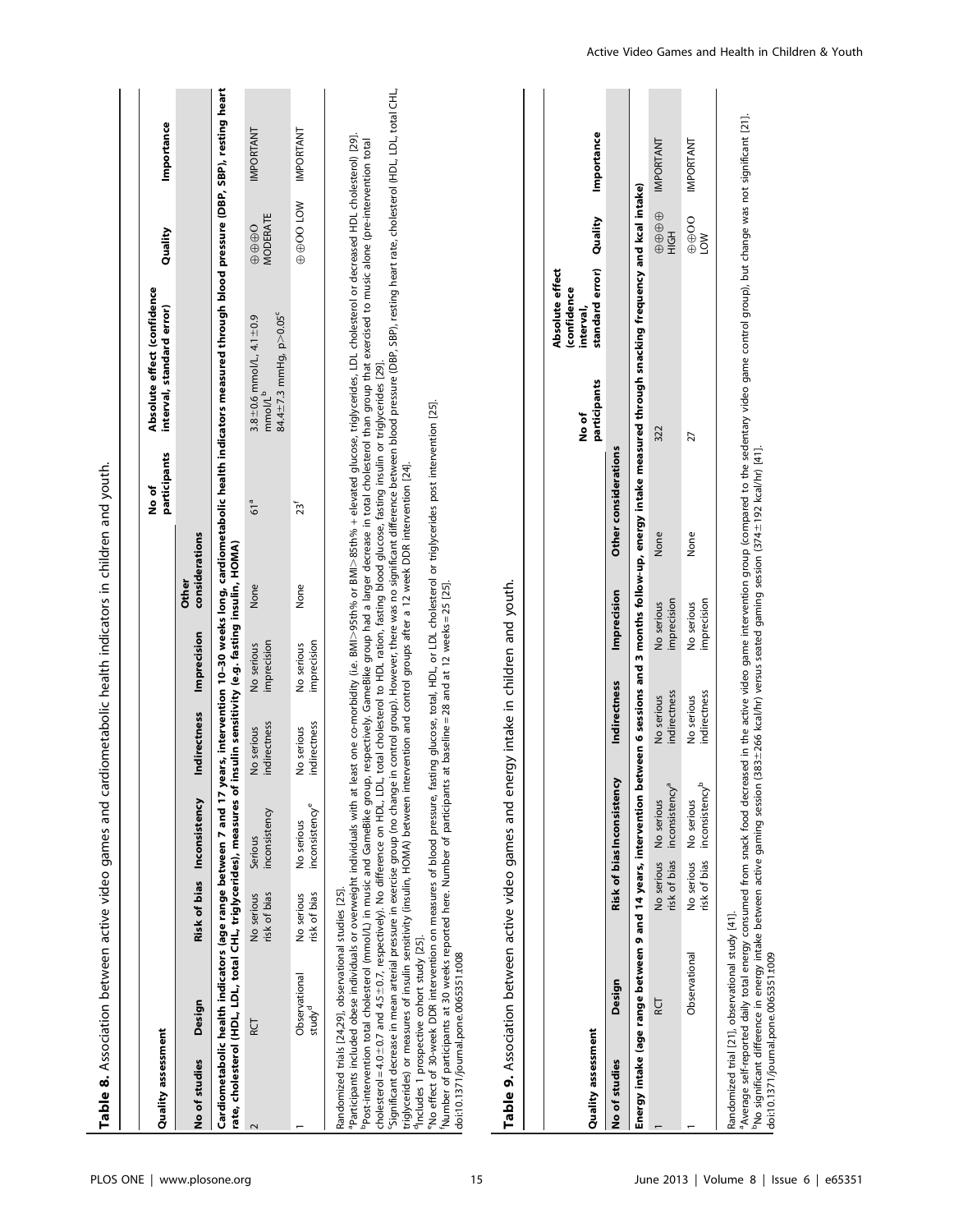|                  | - The Philosopher State (1992) - 1993 - 1994<br>- The Philosopher State (1993)                                                                                                                                                                                                                                                                                                                                                                                                   |                                      |                             |                            |                           |                                                                                      |                       |                                                                                                                                                                                                                                                                                                                                                                                                                                                                                                                                                                                                                                                                                                                                                                                                                                                                                               |                                                                      |            |
|------------------|----------------------------------------------------------------------------------------------------------------------------------------------------------------------------------------------------------------------------------------------------------------------------------------------------------------------------------------------------------------------------------------------------------------------------------------------------------------------------------|--------------------------------------|-----------------------------|----------------------------|---------------------------|--------------------------------------------------------------------------------------|-----------------------|-----------------------------------------------------------------------------------------------------------------------------------------------------------------------------------------------------------------------------------------------------------------------------------------------------------------------------------------------------------------------------------------------------------------------------------------------------------------------------------------------------------------------------------------------------------------------------------------------------------------------------------------------------------------------------------------------------------------------------------------------------------------------------------------------------------------------------------------------------------------------------------------------|----------------------------------------------------------------------|------------|
|                  |                                                                                                                                                                                                                                                                                                                                                                                                                                                                                  |                                      |                             |                            |                           |                                                                                      |                       |                                                                                                                                                                                                                                                                                                                                                                                                                                                                                                                                                                                                                                                                                                                                                                                                                                                                                               |                                                                      |            |
|                  | <b>Quality assessment</b>                                                                                                                                                                                                                                                                                                                                                                                                                                                        |                                      |                             |                            |                           |                                                                                      | participants<br>No of | (confidence interval,<br>Absolute effect<br>standard error)                                                                                                                                                                                                                                                                                                                                                                                                                                                                                                                                                                                                                                                                                                                                                                                                                                   | Quality                                                              | Importance |
| studies<br>No of | Design                                                                                                                                                                                                                                                                                                                                                                                                                                                                           | <b>Risk of bias</b>                  | Inconsistency               | ndirectness                | Imprecision               | considerations<br>Other                                                              |                       |                                                                                                                                                                                                                                                                                                                                                                                                                                                                                                                                                                                                                                                                                                                                                                                                                                                                                               |                                                                      |            |
|                  | Learning and rehabilitation (age range between 15 and 17 years,<br>Function, correct movements, functional mobility, work capacity)                                                                                                                                                                                                                                                                                                                                              |                                      |                             |                            |                           |                                                                                      |                       | intervention between 2–16 weeks, learning and rehabilitation measured through Melbourne Assessment if Unilateral Upper Limb                                                                                                                                                                                                                                                                                                                                                                                                                                                                                                                                                                                                                                                                                                                                                                   |                                                                      |            |
|                  | Ĕ                                                                                                                                                                                                                                                                                                                                                                                                                                                                                | risk of bias<br>No serious           | inconsistency<br>No serious | indirectness<br>No serious | imprecision<br>No serious | None                                                                                 | $120^{a. b}$          | $0-15\%$ <sup>c</sup> F[34,272] = 42.31,<br>$p = 0.000d$                                                                                                                                                                                                                                                                                                                                                                                                                                                                                                                                                                                                                                                                                                                                                                                                                                      | $\begin{array}{c} \oplus \\ \oplus \\ \oplus \end{array}$<br>공)<br>모 | IMPORTANT  |
|                  | Observational<br>studye                                                                                                                                                                                                                                                                                                                                                                                                                                                          | Serious risk<br>of bias <sup>f</sup> | inconsistency<br>No serious | ndirectness<br>No serious  | imprecision<br>No serious | None                                                                                 | 339                   | $2, -3h p < 0.05l$                                                                                                                                                                                                                                                                                                                                                                                                                                                                                                                                                                                                                                                                                                                                                                                                                                                                            | $\begin{matrix} 0 & 0 \\ 0 & 0 \end{matrix}$<br>VERY<br><b>NOT</b>   | IMPORTANT  |
|                  |                                                                                                                                                                                                                                                                                                                                                                                                                                                                                  |                                      |                             |                            |                           |                                                                                      |                       | $41.1m^{j}$                                                                                                                                                                                                                                                                                                                                                                                                                                                                                                                                                                                                                                                                                                                                                                                                                                                                                   |                                                                      |            |
|                  |                                                                                                                                                                                                                                                                                                                                                                                                                                                                                  |                                      |                             |                            |                           |                                                                                      |                       | 98.5; 93.8; 76.4; 32.6;<br>25.9 <sup>k</sup>                                                                                                                                                                                                                                                                                                                                                                                                                                                                                                                                                                                                                                                                                                                                                                                                                                                  |                                                                      |            |
|                  |                                                                                                                                                                                                                                                                                                                                                                                                                                                                                  |                                      |                             |                            |                           |                                                                                      |                       | P < 0.01                                                                                                                                                                                                                                                                                                                                                                                                                                                                                                                                                                                                                                                                                                                                                                                                                                                                                      |                                                                      |            |
|                  |                                                                                                                                                                                                                                                                                                                                                                                                                                                                                  |                                      |                             |                            |                           |                                                                                      |                       | $p<0.01^m$                                                                                                                                                                                                                                                                                                                                                                                                                                                                                                                                                                                                                                                                                                                                                                                                                                                                                    |                                                                      |            |
|                  |                                                                                                                                                                                                                                                                                                                                                                                                                                                                                  |                                      |                             |                            |                           |                                                                                      |                       | post 77.7 ± 7.1 W<br>Pre: 65.5 ± 9.7 W,<br>$(P < 0.015)^n$                                                                                                                                                                                                                                                                                                                                                                                                                                                                                                                                                                                                                                                                                                                                                                                                                                    |                                                                      |            |
|                  | <sup>a</sup> ncludes 5 children in the control group (continuing normal physiotherapy for cerebral palsy) and 5 in the intervention group [57].<br>hncludes children with diagnosed down syndrome but no other serious disease (n = 110) [58].<br><sup>e</sup> Includes 4 intervention studies [59,60,63,64], and 3 case studies [61,62,65].<br>Motor Integration; TSIF, Test of Sensory Integration Function [58].<br>Randomized trials [57,58], observational studies [59-65]. |                                      |                             |                            |                           |                                                                                      |                       | Case study of 1 participant diagnosed with Down Syndrome. Recruitment procedures were explained but difficult to generalize findings [59]; Inclusion was based on "readiness to participate" assessment by occupational therap<br><sup>d</sup> Childten in the intervention (Wii) group performed significantly better on all follow-up analyses than the control group. BOT-2 Bruininks-Oseretsky Test of Motor Proficiency-Second Edition; VMI, Developmental Test of Vi<br>60); case study of 1 participant diagnosed with spastic diplegic cerebral palsy [63]; no information on recruitment, participant characteristics or group assignment given [61]; no information on recruitment, participant<br>Percent change of Melbourne Assessment if Unilateral Upper Limb Function in the intervention group compared to $-1$ –4% change in the control group (p-value not reported) [57]. |                                                                      |            |
|                  | <sup>9</sup> Study was case control (15 participants with autism spectrum disorder, 15<br><sup>h</sup> Change in BOT-2 composite score after 8 week intervention for manual and<br>characteristics or group assignment given [62].                                                                                                                                                                                                                                               |                                      |                             |                            |                           | apparently healthy). Only data from case (i.e. autism group) is presented here [64]. |                       | l body coordination respectively. Both changes exceed the minimum detectable change that would be statistically significant when comparing different                                                                                                                                                                                                                                                                                                                                                                                                                                                                                                                                                                                                                                                                                                                                          |                                                                      |            |

Table 10. Association between active video games and learning and rehabilitation in children and vouth. Table 10. Association between active video games and learning and rehabilitation in children and youth.

doi:10.1371/journal.pone.0065351.t010

doi:10.1371/journal.pone.0065351.t010

samples and the minimum important difference that represents a clinically significant difference [59]. iBoth participants significantly increased correct movements when playing Kinect during the intervention [60]. jIncrease in functional mobility (with forearm crutches) after training. This continued to increase post-intervention [61].

Increase in functional mobility (with forearm crutches) after training. This continued to increase post-intervention [61]. Both participants significantly increased correct movements when playing Kinect during the intervention [60]. samples and the minimum important difference that represents a clinically significant difference [59]

'Percent time spent in MVPA (during a 30 minute exercise bout) while walking, running, playing DDR, playing Wii Fit and playing Wii Sport respectively [64].<br>Both groups significantly increased the number of correct answers

Both participants increased the number of correct responses during the two intervention periods (first intervention =51 weeks, second intervention =63 [62] 'Percent time spent in MVPA (during a 30 minute exercise bout) while walking, running, playing DDR, playing Wii Fit and playing Wii Sport respectively [64].<br>'Both groups significantly increased the number of correct answer

Change in arm crank maximum work capacity (W) pre and post intervention using GameCycle [65].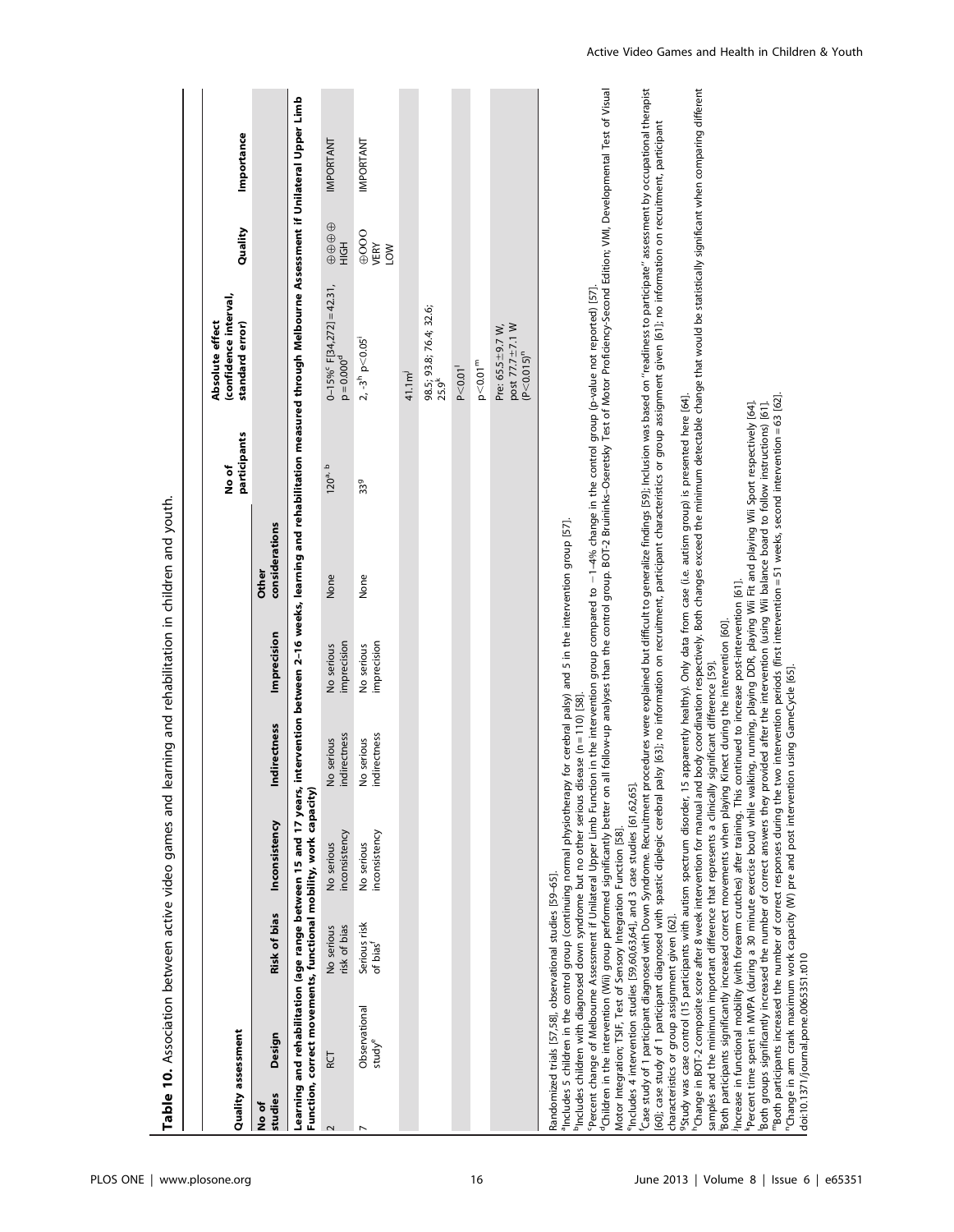video games and all reported significant increases in EE [31–48]. Three of these studies suggested that although AVGs increased EE above rest, and while playing sedentary video games, EE is still less than when participating in traditional PA [34,47,48].

# Adherence and appeal

Studies were grouped depending on if they examined adherence to playing AVGs (i.e., children continued to use AVG in the long term, or if it dropped off quickly), or appeal of AVG (i.e., if children and/or their parents enjoyed AVGs) (Table 5).

# Adherence to active video games

Of the eight RCTs that assessed adherence to AVG play, four reported high levels of adherence at the midpoint of the study, but significantly lower levels by the end of the interventions (interventions ranged from 10–12 weeks) [15–17,35]. One study reported that adherence was lower at the end of the study but the difference did not reach statistical significance [49]. Paez et al. [50] were unable to determine any significant predictors of time spent playing DDR at the end of a 10-week intervention. Finally, two studies reported that although both groups played fewer sedentary video games by the end of the study, there was a trend towards less sedentary play in the AVG intervention group compared to the control group [18,21].

Two intervention studies and one cross-sectional study reported on adherence to AVG play. Bethea et al. [24] reported that children decreased time spent playing AVGs by the end of the study. Sit et al. [44] reported that although there was no significant difference in time spent playing interactive versus online bowling or running game, normal-weight children spent more time on both interactive bowling ( $p<0.05$ ) and running ( $p<0.01$ ) than overweight participants. Finally, Dixon et al. [51] provided qualitative data saying that overall, both parents and children supported the idea of AVGs, but not at the expense of traditional PA.

#### Appeal of active video games

One RCT presented qualitative data reporting that in general, children like AVGs, and things they did not like were gamespecific [20]. Of the six intervention and one cross-sectional studies, the majority reported that in general, children and youth enjoyed AVGs [27,28,31,35,47]. Children enjoyed Wii Balance, Wii Aerobics and Wii Boxing more than treadmill walking or running [30,34], and Wii Golf more than traditional mini golf [47]; however, they enjoyed indoor mini basketball more than the video game version [46] and showed higher intrinsic motivation to fitness class than to DDR [28]. They also enjoyed DDR (even when using a handheld controller) more than dancing with music or an instructional video [52]. Bailey et al. [31] reported that boys enjoyed Wii Boxing and Xavix J-mat more than girls. Finally, Roemmich et al. [47] reported that children spent an average of 87% more time in free play when given access to AVGs compared to indoor versions of traditional PA.

## Opportunity cost

This review identified one RCT and two observational studies reporting on adverse events associated with AVGs. The RCT reported that none of the adverse events that occurred during the study period were related to the AVG intervention (EyeToy) [21]. Two observational studies reported some injuries associated with AVG use (e.g., back pain, fractures, bruises) [53,54]. No studies reported on the financial opportunity cost (e.g., spending money on AVGs instead of on more traditional PA such as sports equipment or swimming lessons) or behavioural opportunity cost (e.g., AVGs displacing traditional PA) (Table 6).

# Adiposity

Six RCTs (from seven papers), and three intervention studies were included. Results of the RCTs seemed to depend on weight status of the participants included in the study. Three of the RCTs included only overweight or obese participants and reported that AVGs helped to attenuate weight gain [21,29,55]; however, of the three RCTs that included normal-weight participants, only one reported attenuated weight gain in the intervention group [18]. The three intervention studies reported that AVG had no effect on attenuating weight gain or promoting weight loss in normal weight [25,26] or overweight [56] participants (Table 7).

#### Cardiometabolic health indicators

Two RCTs and one prospective cohort study reported on the relationship between AVGs and cardiometabolic health. After a 12-week DDR intervention with overweight children, Murphy et al. [24] reported a significant decrease in mean arterial pressure in the exercise intervention group, but no changes in blood pressure, high-density lipoprotein cholesterol, low-density lipoprotein cholesterol, total cholesterol, or measures of insulin sensitivity (HOMA, fasting insulin); however, Adamo et al. [29] reported a decrease in total cholesterol after a 10-week GameBike intervention in obese children but no changes in high-density lipoprotein cholesterol, low-density lipoprotein cholesterol, fasting blood glucose, fasting insulin or triglycerides (they did not report on mean arterial blood pressure). Finally, a 30-week prospective cohort study found no effect of DDR use on blood pressure, fasting glucose, total cholesterol, high-density lipoprotein cholesterol, lowdensity lipoprotein cholesterol, or triglycerides post intervention [24] (Table 8).

#### Energy intake

Two studies examined energy intake during AVG play [21,41]. One RCT reported that over a 24-week AVG intervention (EyeToy), average self-reported daily total energy consumed from snack food decreased in the intervention group  $(567 \pm 684 \text{ kcal})$ day) compared to the passive video game control group  $(708\pm948 \text{ kcal/day})$ , but the change was not statistically significant [21]. The other study (4 sessions using X-box 360 on an adapted treadmill) reported no significant difference in energy intake between the AVG session  $(383\pm266 \text{ kcal/h})$  versus the seated gaming session  $(374 \pm 192 \text{ kcal/h})$  [41] (Table 9).

## Learning and rehabilitation

This review included two RCTs and seven observational studies examining the relationship between AVG and learning and rehabilitation. The first RCT used Nintendo Wii along with standard physiotherapy to treat those with cerebral palsy (compared to standard physiotherapy alone), and saw significant improvements in upper limb function [57]. The second RCT also reported significant improvements in motor proficiency after a Wii intervention in those with Down's syndrome [58]. All seven observational studies showed improvements in learning and rehabilitation after an AVG intervention (using Nintendo Wii, DDR or Microsoft Kinect). This included improvements in manual and body coordination [59], following movement cues and directions [60–62], functional mobility [63], and length of time spent at higher intensity of PA [64,65] (Table 10).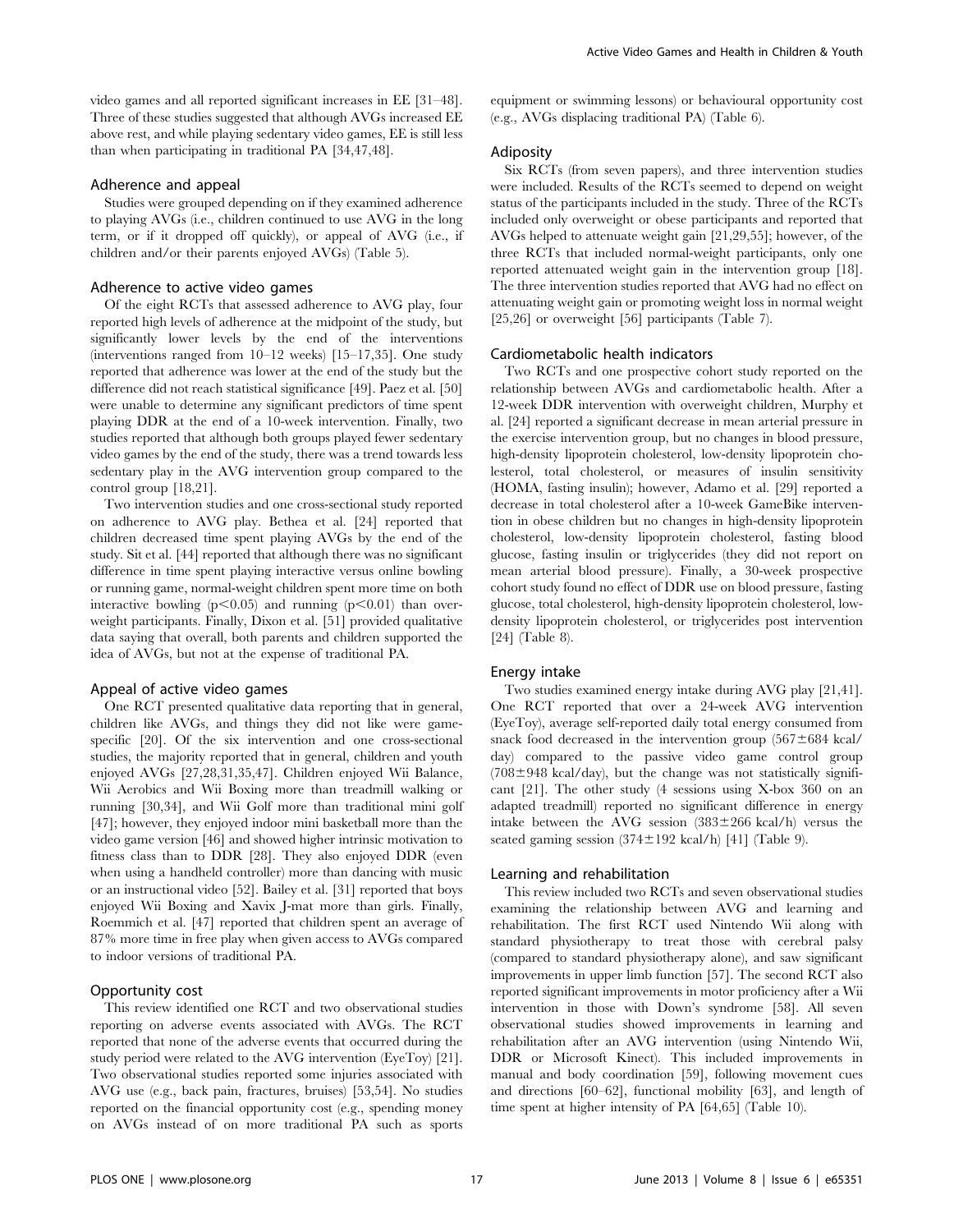# Interpretation

This systematic review is the first to provide a comprehensive understanding of the influence of AVGs on multiple health and behavioural indicators in children and youth. Existing evidence suggests that AVGs are able to increase EE above rest and when compared to playing passive video games. The studies included in the systematic review also showed that AVGs do not make a significant contribution to enable children and youth to meet guidelines of 60 minutes of moderate- to vigorous-intensity physical activity on a daily basis [1]; however, AVGs may increase light- to moderate-intensity physical activity at the expense of some sedentary behaviours (including sedentary video games). The appeal of AVGs is high for some children, but there is a lack of evidence suggesting long-term adherence. In overweight and obese children and youth, AVGs may attenuate weight gain whereas evidence in normal-weight children is inconclusive. Evidence for energy intake and AVG play is also inconclusive as is the effect of AVG interventions on cardiometabolic health indicators or opportunity cost. Finally, there is evidence to suggest that AVGs can be beneficial to improve motor skill proficiency and movement cues in populations with movement difficulties.

#### Strengths and limitations

The main strength of this study is the use of high, international standards of developing and conducting a systematic review. As many decisions as possible were made *a priori* which helps to limit potential bias throughout the review. Furthermore, all steps of the review (i.e., inclusion criteria, exclusion criteria, data extraction, GRADE tables) were done in duplicate to minimize error. Further, the systematic review has been completed as per PRISMA guidelines (Appendix S2). Finally, we focused on many health and behavioural indicators (i.e., not just EE) with the hope of providing a thorough understanding of the relationship between AVGs and health in children and youth.

The main limitation to our study, and an area for future research, relates to the relatively low quality of studies in this field of research. Most studies included in this review had small sample sizes and short intervention periods, making it difficult to elucidate the true effects of these technologies on health and behavioural outcomes. Further, since many studies were underpowered, some results were not statistically significant (and therefore not reported here) but showed a trend towards significance. Future work should aim to use larger sample sizes to avoid being underpowered, and focus on using both direct (e.g., accelerometer, pedometer, heart rate) and indirect (e.g., self-, parent-, caregiver-report) measures to assess total AVG use. Both measures are needed to reflect the nuances associated with capturing AVG play such as body position or intensity of play. Moreover, multiple follow-up measurements over longer time periods are required so the longitudinal effects of AVG use can be better understood. It is also important that future work aims to harmonize methods for data collection and analysis so that meta-analyses can be performed. Moreover, the review included studies that were largely based on what could be deemed

## References

- 1. WHO (2010) Global recommendations on physical activity for health. Geneva: World Health Organization.
- 2. Hallal PC, Anderson LB, Bull FC, Guthold R, Haskell W, et al. (2012) Global physical activity levels: surveillance progress, pitfalls, and prospects. The Lancet S20–30.
- 3. Leatherdale ST, Ahmed R (2011) Screen-based sedentary behaviours among a nationally representative sample of youth: are Canadian kids couch potatoes? Chronic Dis Inj Can 31:141–6.

"first generation" AVGs, as such there will be a need to reevaluate the evidence in the future as AVGs evolve (and the quality of the research designs improve).

### Future directions

Other reviews in this area have shown similar results to ours in that some AVGs are able to acutely increase light- to moderateintensity PA in some children and youth but unable to elicit PA of high enough intensity, or volume to enable children to meet physical activity guidelines [5–10,66]. More high quality, robustly designed and well powered studies are needed comparing AVGs to traditional PA (not just to rest or other sedentary games); comparing different types of video game consoles; measuring energy intake while playing AVGs (compared to a variety of both active and sedentary behaviours); assessing AVG use in limited areas that may be unsafe; assessing the ability of AVGs to displace sedentary time; examining the opportunity cost of AVGs (i.e., both time and financial considerations); and assessing behavioural compensation throughout the entire day.

#### Conclusion

While controlled laboratory studies clearly demonstrate that a motivated player can obtain some light- to moderate-intensity PA from most AVGs, the findings are inconsistent about whether, or the circumstances under which, having an AVG results in sustained PA behaviour change, or for how long the behaviour change persists. Some of these games offer nuances on game play that could be related to increased PA or decreased sedentary behaviour. AVG technology is innovating at a rate that outpaces the related research. Higher quality research is needed that tests conceptual models of how different AVGs may relate to the initiation and maintenance of increased PA or decreased sedentary behaviour and understand their effects on health outcomes to resolve these inconsistencies.

#### Supporting Information

Appendix S1 Search strategy. (DOC)

Appendix S2 PRISMA presubmission checklist. (DOC)

#### Acknowledgments

The authors are grateful to Dr. Margaret Sampson at the Children's Hospital of Eastern Ontario for her contributions to developing the search strategy for this project.

# Author Contributions

Conceived and designed the experiments: MST AGL JPC RCC RM SJHB SL. Performed the experiments: MST AGL JPC AM DT RCC RM SJHB SL. Analyzed the data: MST AGL JPC AM DT RCC RM SJHB SL. Wrote the paper: MST AGL JPC AM DT RCC RM SJHB SL.

- 4. Tremblay MS, LeBlanc AG, Kho ME, Saunders TJ, Larouche R, et al. (2011) Systematic review of sedentary behaviour and health indicators in school-aged children and youth. Int J Behav Nutr Phys Act 8:98.
- 5. Barnett A, Cerin E, Baranowski T (2011) Active video games for youth: a systematic review. J Phys Act Health 8:724–37.
- 6. Peng W, Lin JH, Crouse J (2011) Is playing exergames really exercising? A metaanalysis of energy expenditure in active video games. Cyberpsychol Behav Soc Netw 14:681–8.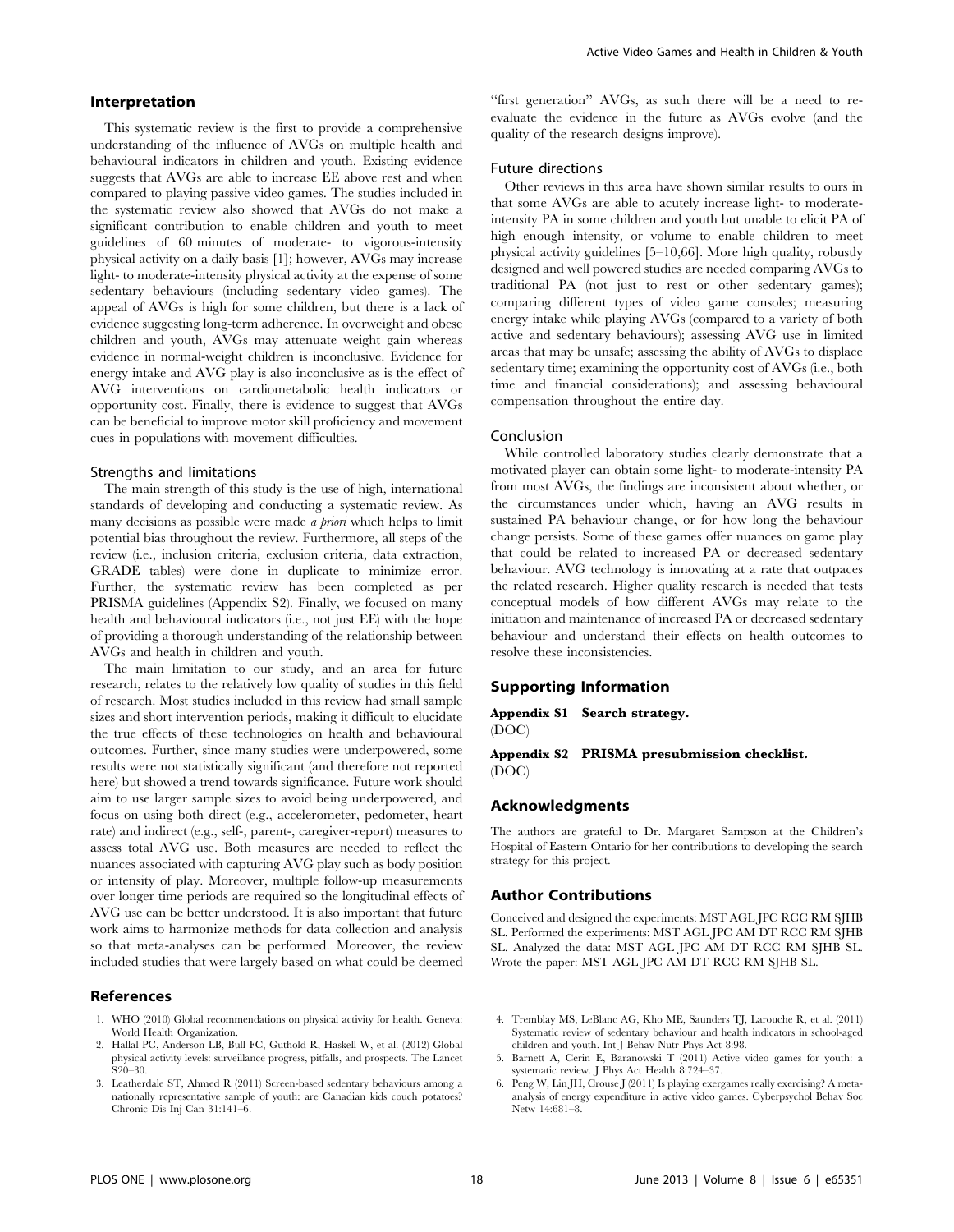- 7. Peng W, Crouse JC, Lin JH (2013) Using active video games for physical activity promotion: a systematic review of the current state of research. Health Educ Behav 40:171–92.
- 8. Guy S, Ratzki-Leewing A, Gwadry-Sridhar F (2011) Moving beyond the stigma: systematic review of video games and their potential to combat obesity. Int J Hypertens 179124.
- 9. Foley L, Maddison R (2012) Use of active video games to increase physical activity in children: a (virtual) reality? Pediatr Exerc Sci 22:7–22.
- 10. Biddiss E, Irwin J (2010) Active video games to promote physical activity in children and youth. Arch Pediatr Adolesc Med 164:664–72.
- 11. King NA, Caudwell P, Hopkins M, Byrne NM, Colley R, et al. (2007) Metabolic and behavioral compensatory responses to exercise interventions: barriers to weight loss. Obesity (Silver Spring) 15:1373–83.
- 12. Fremeau AE, Mallam KM, Metcalf BS, Hosking J, Voss LD, et al. (2011) The impact of school-time activity on total physical activity: the activitystat hypothesis (EarlyBird46). Int J Obes 35:1277–83.
- 13. Guyatt G, Oxman AD, Akl EA, Kunz R, Vist G, et al. (2011) GRADE guidelines: 1. Introduction-GRADE evidence profiles and summary of findings tables. J Clin Epidemiol 64:383–94.
- 14. Graves L, Stratton G, Ridgers ND, Cable NT (2008) Energy expenditure in adolescents playing new generation computer games. Br J Sports Med 42:592–4.
- 15. Maloney AE, Bethea TC, Kelsey KS, Marks JT, Paez S, et al. (2008) A pilot of a video game (DDR) to promote physical activity and decrease sedentary screen time. Obesity 16:2074–80.
- 16. Duncan MJ, Staples V (2010) The impact of a school-based active video game play intervention on children's physical activity during recess. Human Movement 11:95–9.
- 17. Duncan MJ, Birch S, Woodfield L, Hankey J (2011) Physical activity levels during a 6-week, school-based, active videogaming intervention using the gamercize power stepper in British children. Medicina Sportiva 15:81–7.
- 18. Ni Mhurchu CN, Maddison R, Jiang Y, Jull A, Prapavessis H, et al (2008) Couch potatoes to jumping beans: a pilot study of the effect of active video games on physical activity in children. Int J Behav Nutr Phys Act 5:8.
- 19. Graves LE, Ridgers ND, Atkinson G, Stratton G (2010) The effect of active video gaming on children's physical activity, behavior preferences and body composition. Pediatr Exerc Sci 22:535–46.
- 20. Baranowski T, Abdelsamad D, Baranowski J, O'Connor TM, Thompson D, et al. (2012) Impact of an active video game on healthy children's physical activity. Pediatrics 129:e636–42.
- 21. Maddison R, Foley L, Ni MC, Jiang Y, Jull A, Prapavessis H, et al. Effects of active video games on body composition: a randomized controlled trial. Am J Clin Nutr 2011;94:156–63.
- 22. Errickson SE, Maloney AE, Thorpe D, Giuliani C, Rosenberg AM (2012) ''Dance Dance Revolution'' used by 7- and 8-year-olds to boost physical activity: is coaching necessary for adherence to an exercise prescription? Games for Health Journal 1:45–50.
- 23. Maloney AE, Threlkeld KA, Cook WL (2012) Comparative effectiveness of a 12-week physical activity intervention for overweight and obese youth: exergaming with ''Dance Dance Revolution''. Games for Health Journal 1:96–103.
- 24. Murphy EC, Carson L, Neal W, Baylis C, Donley D, et al. (2009) Effects of an exercise intervention using Dance Dance Revolution on endothelial function and other risk factors in overweight children. Int J Pediatr Obes 4:205–14.
- 25. Bethea TC, Berry D, Maloney AE, Sikich L (2012) Pilot study of an active screen time game correlates with improved physical fitness in minority elementary school youth. Games for Health Journal 1:29–36.
- 26. Owens SG, Garner JC, III, Loftin JM, van BN, Ermin K (2011) Changes in physical activity and fitness after 3 months of home Wii FitTM use. J Strength Cond Res 25:3191–7.
- 27. Fogel VA, Miltenberger RG, Graves R, Koehler S (2010) The effects of exergaming on physical activity among inactive children in a physical education classroom. J Appl Behav Anal 43:591–600.
- 28. Gao Z, Hannon JC, Newton M, Huang C, Gao Z, et al. (2011) Effects of curricular activity on students' situational motivation and physical activity levels. Res Q Exerc Sport 82:536–44.
- 29. Adamo KB, Rutherford JA, Goldfield GS (2010) Effects of interactive video game cycling on overweight and obese adolescent health. Appl Phys Nutr Met 35:805–15.
- 30. Penko AL, Barkley JE (2010) Motivation and physiologic responses of playing a physically interactive video game relative to a sedentary alternative in children. Ann Behav Med 39:162–9.
- 31. Bailey BW, McInnis K, Bailey BW, McInnis K (2011) Energy cost of exergaming: a comparison of the energy cost of 6 forms of exergaming. Arch Pediatr Adolesc Med 165:597–602.
- 32. Fawkner SG, Niven A, Thin AG, Macdonald MJ, Oakes JR (2010) Adolescent girls' energy expenditure during dance simulation active computer gaming. J Sports Sci 28:61–5.
- 33. Graf DL, Pratt LV, Hester CN, Short KR (2009) Playing active video games increases energy expenditure in children. Pediatrics 124:534–40.
- 34. Graves LE, Ridgers ND, Stratton G (2008) The contribution of upper limb and total body movement to adolescents' energy expenditure whilst playing Nintendo Wii. Eur J Appl Physiol 104:617–23.
- 35. Graves LE, Ridgers ND, Williams K, Stratton G, Atkinson G, et al. (2010) The physiological cost and enjoyment of Wii Fit in adolescents, young adults, and older adults. J Phys Act Health 7:393–401.
- 36. Lam JWK, Sit CHP, McManus AM (2011) Play pattern of seated video game and active ''exergame'' alternatives. J Exerc Sci Fit 9:24–30.
- 37. Lanningham-Foster L, Jensen TB, Foster RC, Redmond AB, Walker BA, et al. (2006) Energy expenditure of sedentary screen time compared with active screen time for children. Pediatrics 118:e1831–5.
- 38. Lanningham-Foster L, Foster RC, McCrady SK, Jensen TB, Mitre N, et al. (2009) Activity-promoting video games and increased energy expenditure. Pediatr 15:819-23.
- 39. Maddison R, Ni Mhurchu CN, Jull A, Jiang Y, Prapavessis H, et al. (2007) Energy expended playing video console games: an opportunity to increase children's physical activity? Pediatr Exerc Sci 19:334–43.
- 40. Mellecker RR, McManus AM (2008) Energy expenditure and cardiovascular responses to seated and active gaming in children. Arch Pediatr Adolesc Med 162:886–91.
- 41. Mellecker RR, Lanningham-Foster L, Levine JA, McManus AM (2010) Energy intake during activity enhanced video game play. Appetite 55:343–7.
- 42. Mitre N, Foster RC, Lanningham-Foster L, Levine JA (2011) The energy expenditure of an activity-promoting video game compared to sedentary video ames and TV watching. J Pediatr Endocrinol 24:689-95.
- 43. Perron RM, Graham C, Feldman JR, Moffett RA, Hall EE (2011) Do exergames allow children to achieve physical activity intensity commensurate with national guidelines? Int J Exerc Sci 4:257–64.
- 44. Sit CH, Lam JW, McKenzie TL, Sit CHP, Lam JWK, et al. (2010) Direct observation of children's preferences and activity levels during interactive and online electronic games. J Phys Act Health 7:484–9.
- 45. Smallwood SR, Morris MM, Fallows SJ, Buckley JP (2012) Physiologic responses and energy expenditure of Kinect active video game play in schoolchildren. Arch Pediatr Adolesc Med 166:1005–9.
- 46. Straker L, Abbott R (2007) Effect of screen-based media on energy expenditure and heart rate in 9- to 12-year-old children. Pediatr Exerc Sci 19:459–71.
- 47. Roemmich JN, Lambiase Ms MJ, McCarthy TF, Feda DM, Kozlowski KF (2012) Autonomy supportive environments and mastery as basic factors to motivate physical activity in children: a controlled laboratory study. Int J Behav Nutr Phys Act 9:16.
- 48. White K, Schofield G, Kilding AE (2011) Energy expended by boys playing active video games. J Sci Med Sport 14:130–4.
- 49. Chin A Paw M, Jacobs WM, Vaessen EP, Titze S, van MW (2008) The motivation of children to play an active video game. J Sci Med Sport 11:163–6.
- 50. Paez S, Maloney A, Kelsey K, Wiesen C, Rosenberg A (2009) Parental and environmental factors associated with physical activity among children participating in an active video game. Pediatr Phys Ther 21:245–53.
- 51. Dixon R, Maddison R, Ni Mhurchu CN, Jull A, Meagher-Lundberg P, et al. (2010) Parents' and children's perceptions of active video games: a focus group study. J Child Health Care 14:189–99.
- 52. Epstein LH, Beecher MD, Graf JL, Roemmich JN (2007) Choice of interactive dance and bicycle games in overweight and nonoverweight youth. Ann Behav Med 33:124–31.
- 53. Jones C, Hammig B (2009) Case report: injuries associated with interactive game consoles: preliminary data. Phys Sportsmed 37:138–40.
- 54. Rubin D (2010) Triad of spinal pain, spinal joint dysfunction, and extremity pain in 4 pediatric cases of ''Wii-itis'': a 21st century pediatric condition. J Chiropr Med 9:84–9.
- 55. Maddison R, Ni Mhurchu CN, Jull A, Prapavessis H, Foley LS, et al. (2012) Active video games: the mediating effect of aerobic fitness on body composition. Int J Behav Nutr Phys Act 2012;9:54.
- 56. Madsen KA, Yen S, Wlasiuk L, Newman TB, Lustig R (2007) Feasibility of a dance videogame to promote weight loss among overweight children and adolescents. Arch Pediatr Adolesc Med 106:105–7.
- 57. Jannink MJ, van der Wilden GJ, Navis DW, Visser G, Gussinklo J, et al. A lowcost video game applied for training of upper extremity function in children with cerebral palsy: a pilot study. Cyberpsychol Behav 11:27–32.
- 58. Wuang YP, Chiang CS, Su CY, Wang CC (2011) Effectiveness of virtual reality using Wii gaming technology in children with Down syndrome. Res Develop Disabil 32:312–21.
- 59. Berg P, Becker T, Martian A, Primrose KD, Wingen J (2012) Motor control outcomes following Nintendo Wii use by a child with Down syndrome. Pediatr Phys Ther 24:78–84.
- 60. Chang YJ, Chen SF, Huang JD (2011) A Kinect-based system for physical rehabilitation: a pilot study for young adults with motor disabilities. Dev Disabil Res Rev 32:2566–70.
- 61. Shih CH, Shih CJ, Shih CT (2011) Assisting people with multiple disabilities by actively keeping the head in an upright position with a Nintendo Wii Remote Controller through the control of an environmental stimulation. Res Dev Disabil 32:2005–10.
- 62. Shih CH, Chung CC (2011) Enabling people with developmental disabilities to actively follow simple instructions and perform designated physical activities according to simple instructions with Nintendo Wii Balance Boards by controlling environmental stimulation. Res Dev Disabil 32:2780–4.
- 63. Deutsch JE, Borbely M, Filler J, Huhn K, Guarrera-Bowlby P (2008) Use of a low-cost, commercially available gaming console (Wii) for rehabilitation of an adolescent with cerebral palsy. Phys Ther 88:1196–207.